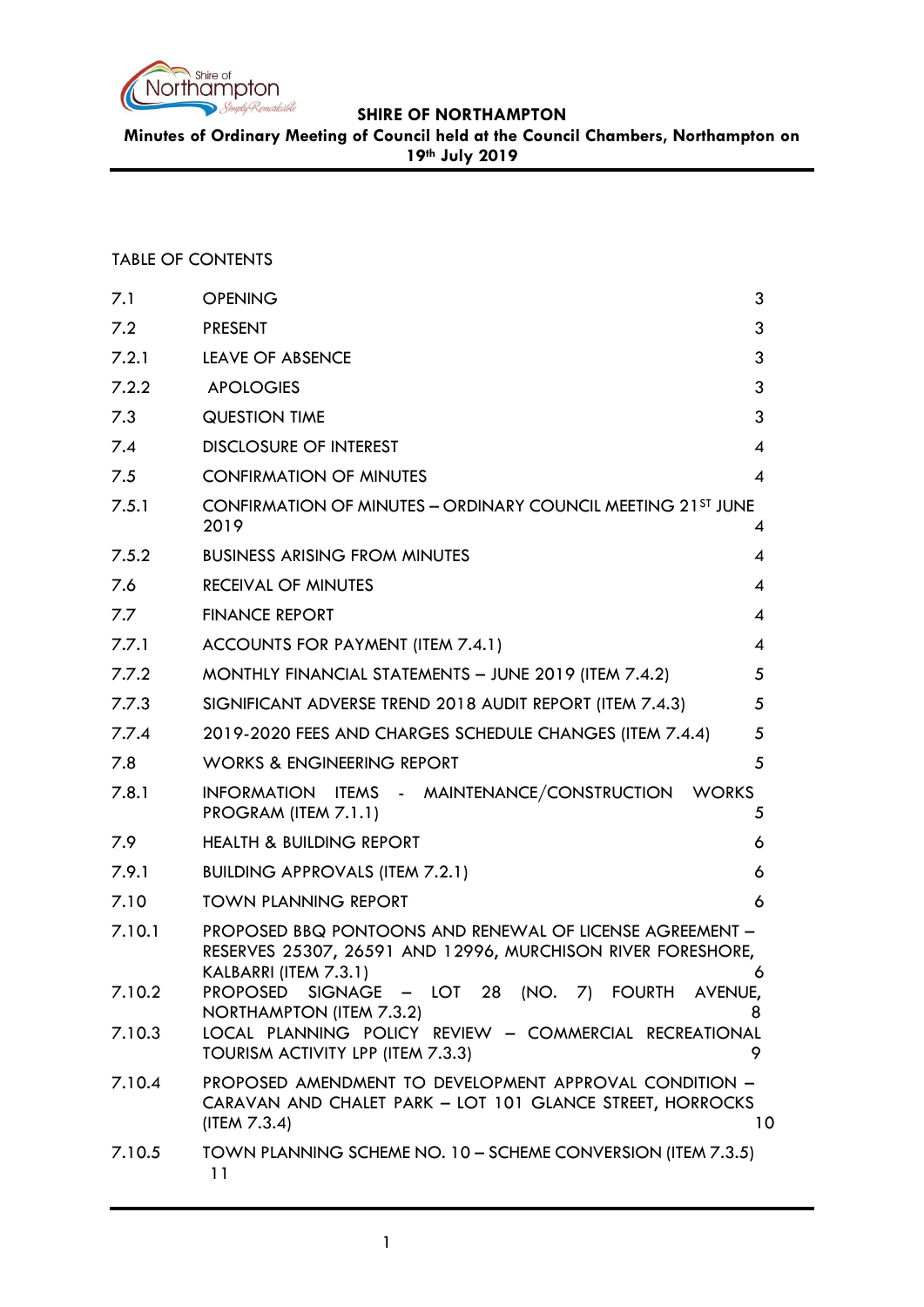

| Minutes of Ordinary Meeting of Council held at the Council Chambers, Northampton on<br>19th July 2019 |                                                                                                                                            |    |  |
|-------------------------------------------------------------------------------------------------------|--------------------------------------------------------------------------------------------------------------------------------------------|----|--|
| 7.10.6                                                                                                | SUMMARY OF PLANNING INFORMATION ITEMS (ITEM 7.3.6)                                                                                         | 19 |  |
| 7.10.7                                                                                                | PROPOSED BOUNDARY FENCING - R-CODE VARIATIONS - LOT 36 (NO.<br>12) CASTAWAY STREET, KALBARRI                                               | 19 |  |
| 7.10.8                                                                                                | SUBDIVISION APPLICATION - PROPOSED THREE (3) LOT SUBDIVISION -<br>LOTS 995 AND 996 (NO. 29) ATKINSON CRESCENT, KALBARRI (ITEM 7.3.8)<br>22 |    |  |
| 7.11                                                                                                  | ADMINISTRATION & CORPORATE REPORT                                                                                                          | 23 |  |
| 7.11.1                                                                                                | WA LOCAL GOVERNMENT ASSOCIATION MEMBER MOTIONS FOR AGM<br>(ITER 7.5.1)                                                                     | 23 |  |
| 7.11.2                                                                                                | AFL FIGURES - NORTHAMPTON (ITEM 7.5.3)                                                                                                     | 23 |  |
| 7.11.3                                                                                                | JACQUES POINT ABLUTIONS (ITEM 7.5.4)                                                                                                       | 23 |  |
| 7.11.4                                                                                                | <b>OUTSTANDING RATES (ITEM 7.5.5)</b>                                                                                                      | 23 |  |
| 7.12                                                                                                  | SHIRE PRESIDENT'S REPORT                                                                                                                   | 24 |  |
| 7.13                                                                                                  | NEW ITEMS OF BUSINESS                                                                                                                      | 24 |  |
| 7.13.1                                                                                                | STAIR ACCESS FROM PORT GREGORY CARPARK TO BEACH                                                                                            | 24 |  |
| 7.13.2                                                                                                | REQUEST FOR FUNDING FROM NORTHAMPTON DISTRICT HIGH SCHOOL<br>25                                                                            |    |  |
| 7.13.3                                                                                                | <b>CEMETERY MEMORIAL TREE CONCEPT PLAN</b>                                                                                                 | 25 |  |
| 7.14                                                                                                  | <b>NEXT MEETING OF COUNCIL</b>                                                                                                             | 25 |  |
| 7.15                                                                                                  | <b>CLOSURE</b>                                                                                                                             | 26 |  |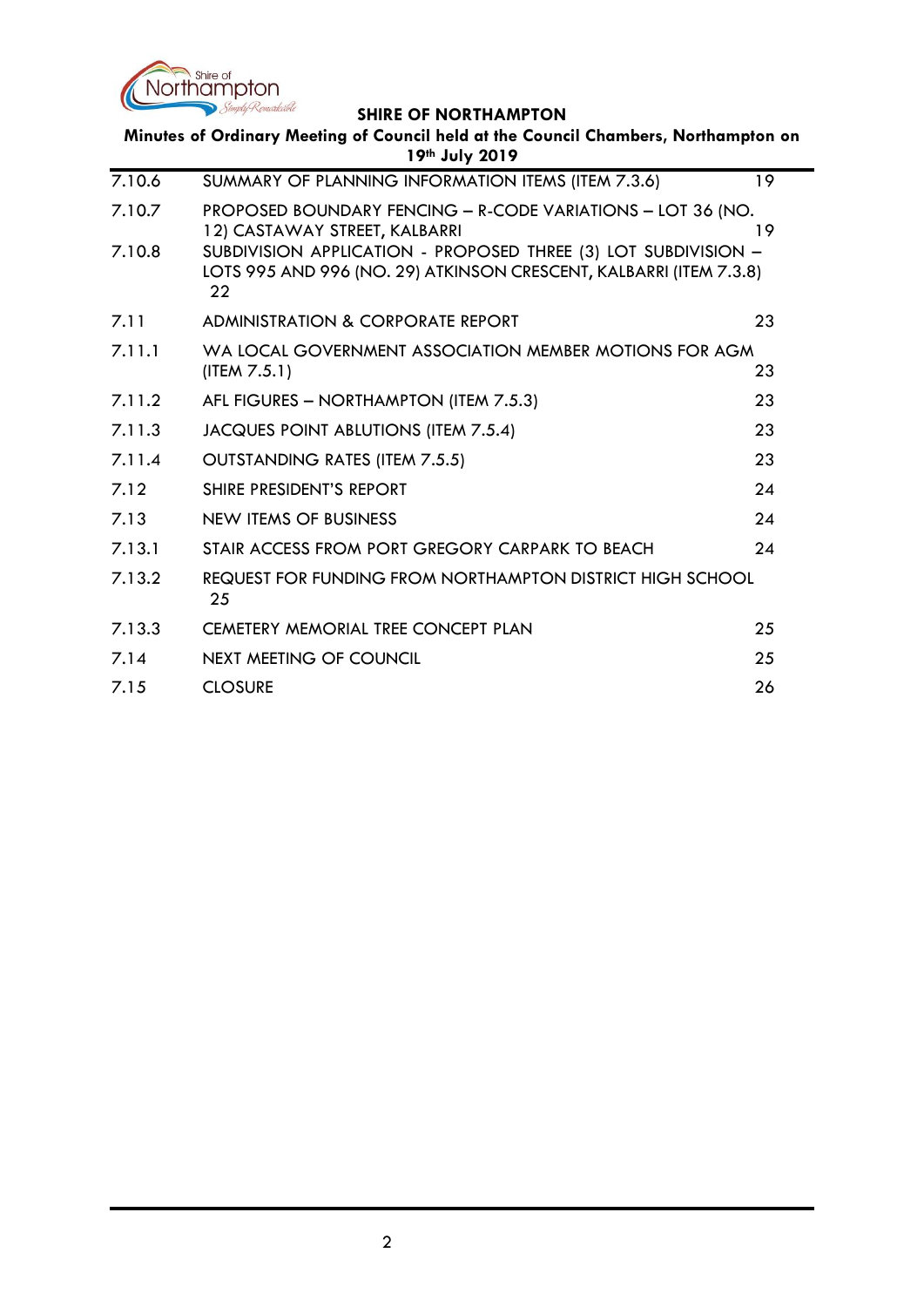

**Minutes of Ordinary Meeting of Council held at the Council Chambers, Northampton on 19th July 2019**

#### <span id="page-2-0"></span>**7.1 OPENING**

The Deputy President thanked all Councillors, staff and gallery present for their attendance and declared the meeting open at 1.00pm.

#### <span id="page-2-1"></span>**7.2 PRESENT**

| Cr C Simkin<br>Cr S Krakouer | President                      | Northampton Ward<br>Kalbarri Ward |
|------------------------------|--------------------------------|-----------------------------------|
|                              | Deputy President               |                                   |
| Cr R Suckling                |                                | Northampton Ward                  |
| Cr T Carson                  |                                | Northampton Ward                  |
| Cr T Hay                     |                                | Northampton Ward                  |
| Cr S Smith                   |                                | Kalbarri Ward                     |
| Cr P Stewart                 |                                | Kalbarri Ward                     |
| Cr D Pike                    |                                | Kalbarri Ward                     |
| Mr Garry Keeffe              | <b>Chief Executive Officer</b> |                                   |
| <b>Mr Grant Middleton</b>    | Deputy Chief Executive Officer |                                   |
| <b>Mrs Debbie Carson</b>     | <b>Planning Officer</b>        |                                   |
| Mrs Michelle Allen           | <b>Planning Officer</b>        |                                   |

Cr Simkin was unable to perform the function of presiding member. Cr Krakouer, as deputy presiding member, performed the function of presiding member of the meeting as per Section 5.13 of the Local Government Act 2015.

<span id="page-2-2"></span>

| <b>ARSENGE</b><br>I F∆VF<br>. н<br>_____<br>∼<br>$   -$ |  |
|---------------------------------------------------------|--|
|                                                         |  |

Nil

<span id="page-2-3"></span>7.2.2 APOLOGIES

Cr Stock-Standen

#### <span id="page-2-4"></span>**7.3 QUESTION TIME**

Mr Tony Stringer had no questions but addressed Council regarding *Item 7.3.7 Proposed Boundary Fencing – R-Code variations Lot 35 (No. 12) Castaway Street, Kalbarri.* Mr Stringer's stated that the reasons for requiring solid fencing and not permeable fencing on his side boundary fences was that lighting from vehicles driving by his property impacted on his quality of sleep and that outside activity seen by his dogs in the yard caused them to bark and be disruptive.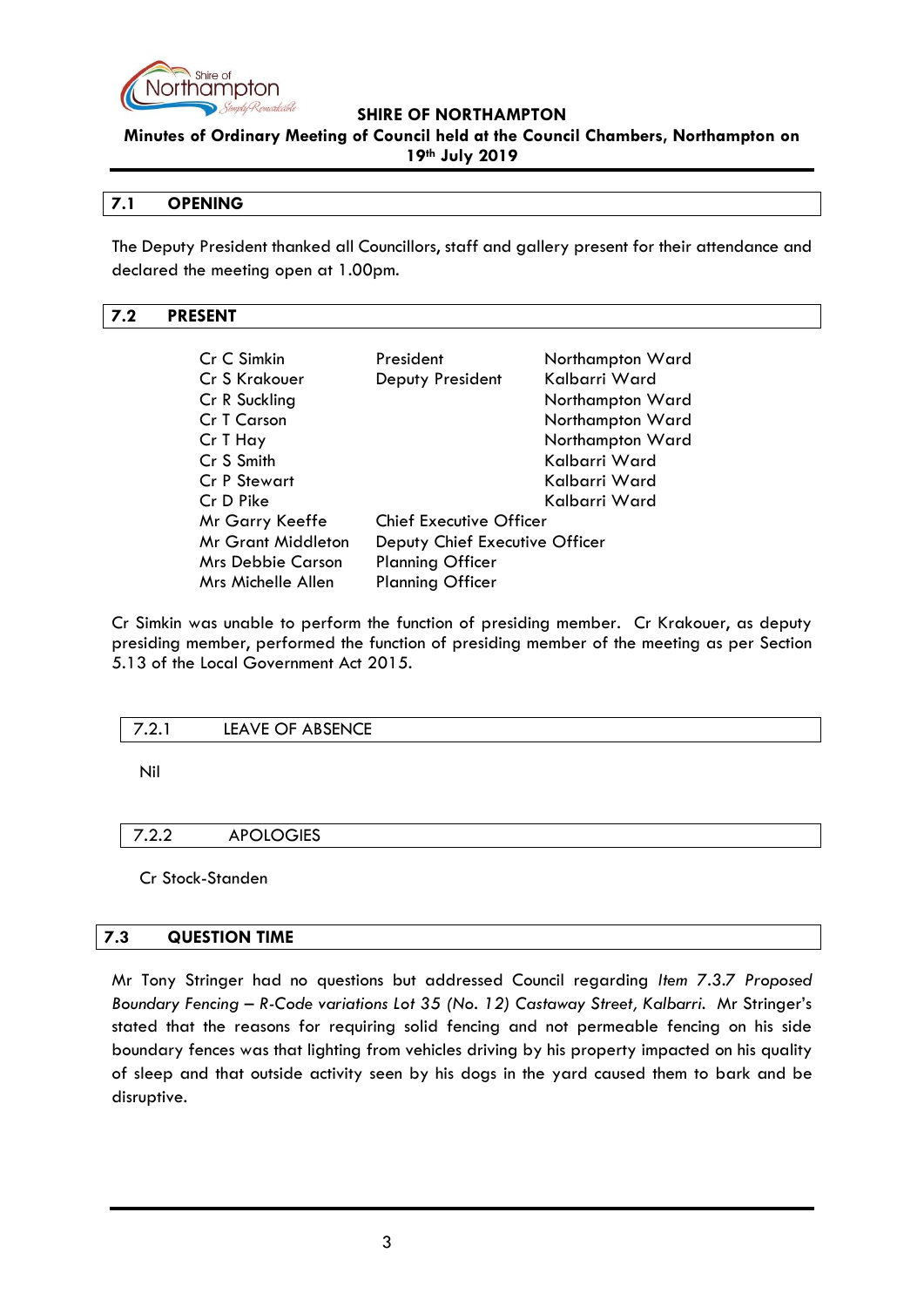

**Minutes of Ordinary Meeting of Council held at the Council Chambers, Northampton on 19th July 2019**

#### <span id="page-3-0"></span>**7.4 DISCLOSURE OF INTEREST**

Nil.

## <span id="page-3-2"></span><span id="page-3-1"></span>**7.5 CONFIRMATION OF MINUTES**

7.5.1 CONFIRMATION OF MINUTES – ORDINARY COUNCIL MEETING 21ST JUNE 2019

Moved Cr STEWART, seconded Cr SUCKLING

That the minutes of the Ordinary Meeting of Council held on the 21<sup>st</sup> June 2019 be confirmed as a true and correct record.

CARRIED 8/0

<span id="page-3-3"></span>7.5.2 BUSINESS ARISING FROM MINUTES

The CEO advised that no submissions had been received to date with regard to *Item 6.11.6 Kalbarri PAW Proposed Shelter Design.*

# <span id="page-3-4"></span>**7.6 RECEIVAL OF MINUTES**

#### Nil.

# <span id="page-3-6"></span><span id="page-3-5"></span>**7.7 FINANCE REPORT**

#### 7.7.1 ACCOUNTS FOR PAYMENT (ITEM 7.4.1)

Moved Cr SIMKIN, seconded Cr SUCKLING

That Municipal Fund Cheques 21689 to 21712 inclusive totalling \$110,016.91, Municipal EFT payments numbered EFT19429 to EFT19611 inclusive totalling \$695,741.70, Trust Fund Cheques 2435 to 2440, totalling \$4,162.55, Direct Debit payments numbered GJ1211 to GJ1217 inclusive totalling \$220,740.74 be passed for payment and the items therein be declared authorised expenditure.

#### CARRIED BY AN ABSOLUTE MAJORITY 8/0

Mr Neil Broadhurst entered the meeting at 1.10pm.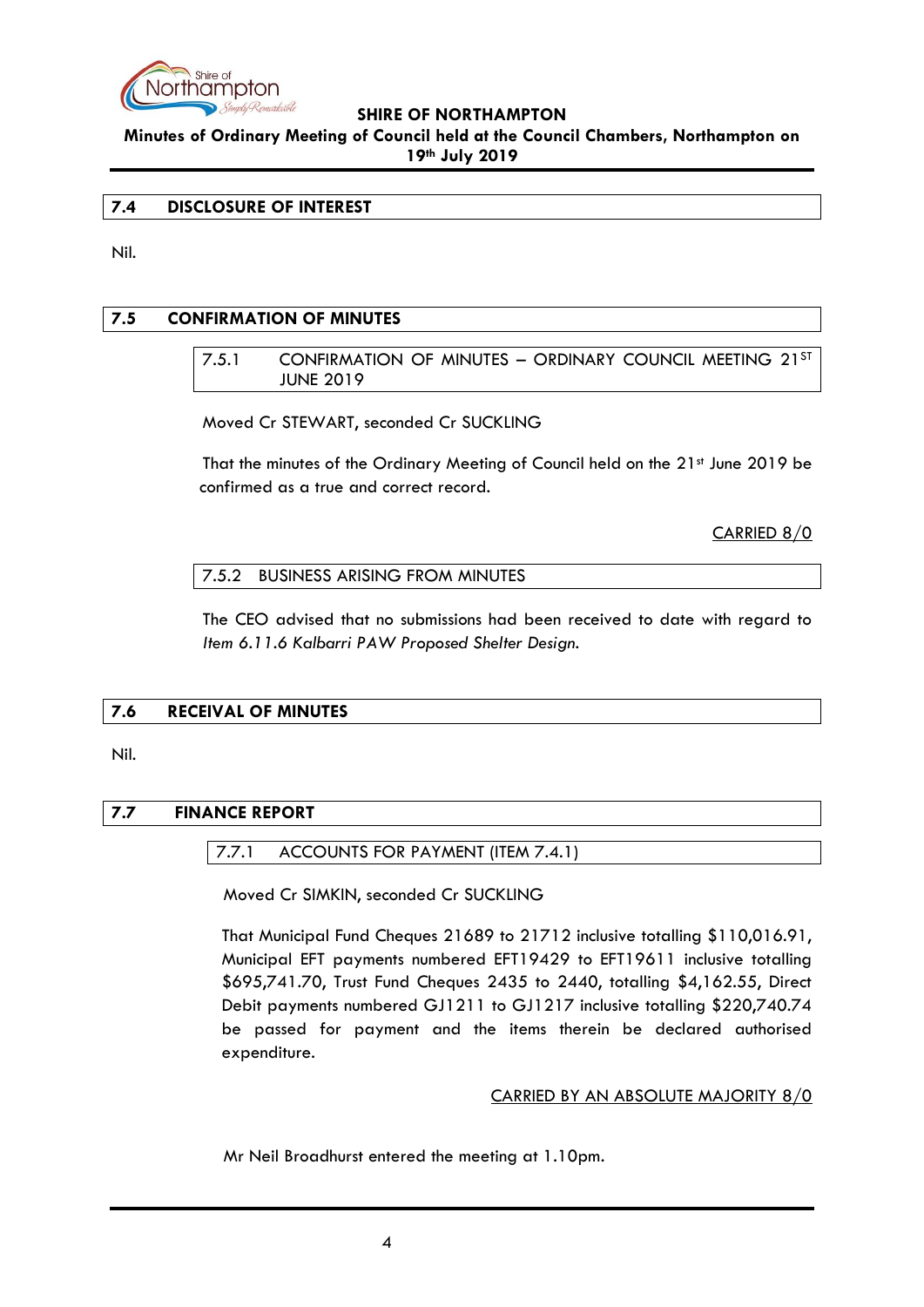

# <span id="page-4-0"></span>**Minutes of Ordinary Meeting of Council held at the Council Chambers, Northampton on 19th July 2019**

7.7.2 MONTHLY FINANCIAL STATEMENTS – JUNE 2019 (ITEM 7.4.2)

Moved Cr CARSON, seconded Cr SIMKIN

That Council adopts the Monthly Financial Report for the period ending 30 June 2019.

CARRIED 8/0

## <span id="page-4-1"></span>7.7.3 SIGNIFICANT ADVERSE TREND 2018 AUDIT REPORT (ITEM 7.4.3)

Moved Cr SUCKLING, seconded Cr KRAKOUER

That Council acknowledges the status of the Operational Surplus Ratio addressed at the Audit Committee Meeting held on the 14th December 2018 and recommends the letter addressing the significant adverse ratio trend (Appendix 1) be forwarded to the Minister for Department of Local Government, Sport and Cultural Industries.

CARRIED 8/0

#### <span id="page-4-2"></span>7.7.4 2019-2020 FEES AND CHARGES SCHEDULE CHANGES (ITEM 7.4.4)

Moved Cr SMITH, seconded Cr SUCKLING

That Council adopts the following changes to the Fees and Charges Schedule for the 2019/2020 Financial Year as presented.

- 1. Add the annual lease fee for Lot 101 Mitchell Street Horrocks at the rate of \$12,789.15 inclusive of GST
- 2. Removal of the Email and Internet Service charge of \$5.50 per half hour and Printer Fee of 50 cents per page from Schedule 11.

CARRIED 8/0

Mr Grant Middleton departed the meeting at 1.19pm.

# <span id="page-4-4"></span><span id="page-4-3"></span>**7.8 WORKS & ENGINEERING REPORT**

7.8.1 INFORMATION ITEMS - MAINTENANCE/CONSTRUCTION WORKS PROGRAM (ITEM 7.1.1)

Noted

Mr Neil Broadhurst departed the meeting at 1.31pm.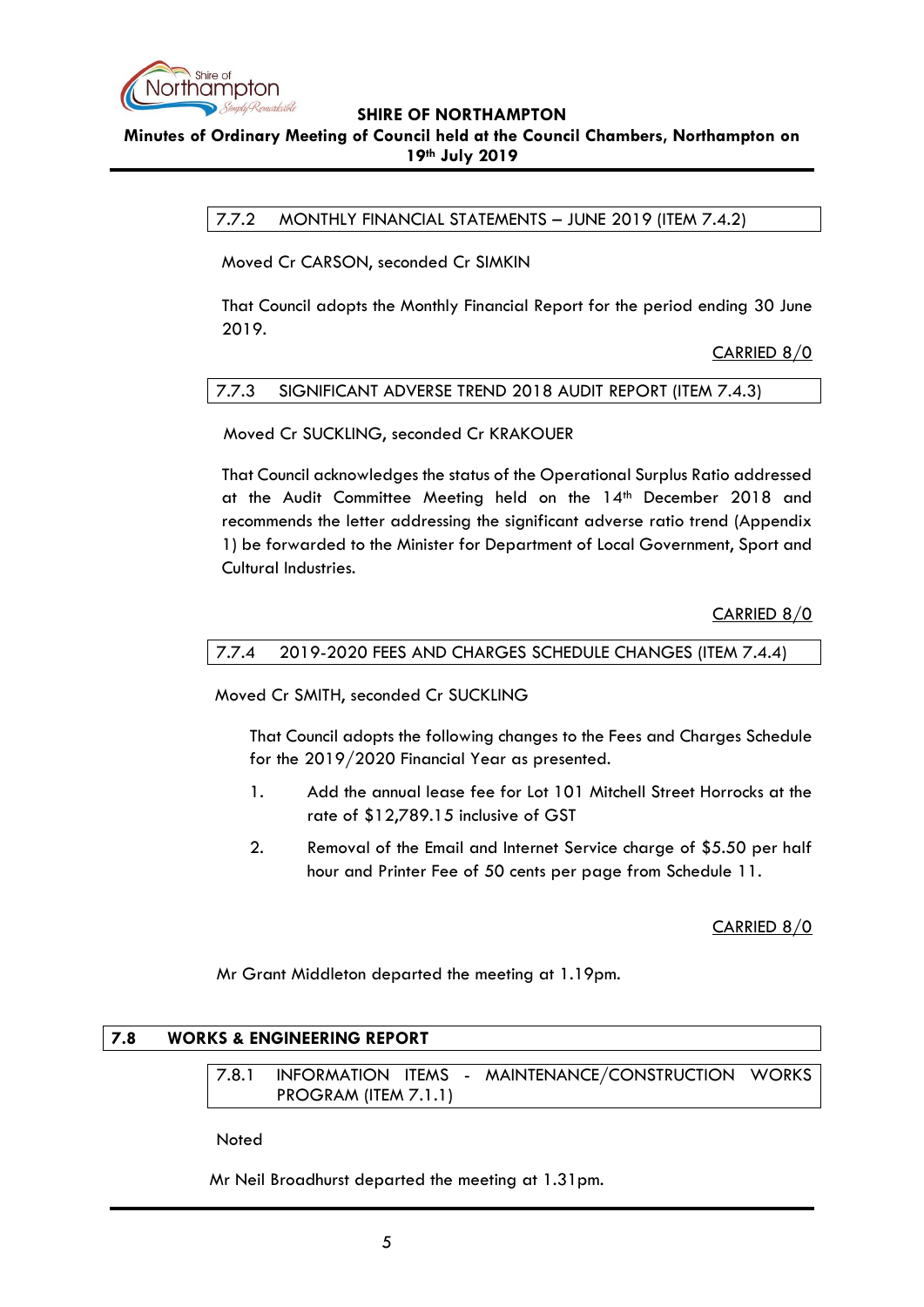

**Minutes of Ordinary Meeting of Council held at the Council Chambers, Northampton on 19th July 2019**

# <span id="page-5-0"></span>**7.9 HEALTH & BUILDING REPORT**

# <span id="page-5-1"></span>7.9.1 BUILDING APPROVALS (ITEM 7.2.1)

Noted.

# <span id="page-5-3"></span><span id="page-5-2"></span>**7.10 TOWN PLANNING REPORT**

7.10.1 PROPOSED BBQ PONTOONS AND RENEWAL OF LICENSE AGREEMENT – RESERVES 25307, 26591 AND 12996, MURCHISON RIVER FORESHORE, KALBARRI (ITEM 7.3.1)

Moved Cr STEWART, seconded Cr SUCKLING

That Council:

- 1. Grant Development Approval for the experiential use (BBQ Pontoon Hire) of Reserves 25307, 26591 and 12996 Murchison River Foreshore Kalbarri, with the following conditions:
	- a. This Development Approval is an approval for the proposed use for the purposes of the Shire of Northampton's *Local Planning Scheme No. 11 – Kalbarri* and the *Planning and Development Act*  (2005) only and does not constitute an Agreement/Licence with the Shire of Northampton or the State of Western Australia in their capacities as management bodies of the reserve within which the use is proposed to be located;
	- b. The Pontoon Hire shall be limited to two (2) motorised pontoons with trailers;
	- c. The Applicant shall contact the Shire of Northampton's Environmental Health Officer to ensure compliance with all environmental health regulations;
	- d. The Applicant shall obtain any appropriate approvals for commercial vessel safety with the Australian Maritime Safety Authority, and use approved vessels only, for the two BBQ Pontoons;
	- e. The Applicant shall maintain Public Liability Insurance coverage to a minimum of \$20 million, and forward a copy of this certificate to the Shire of Northampton, to comply with the provisions of the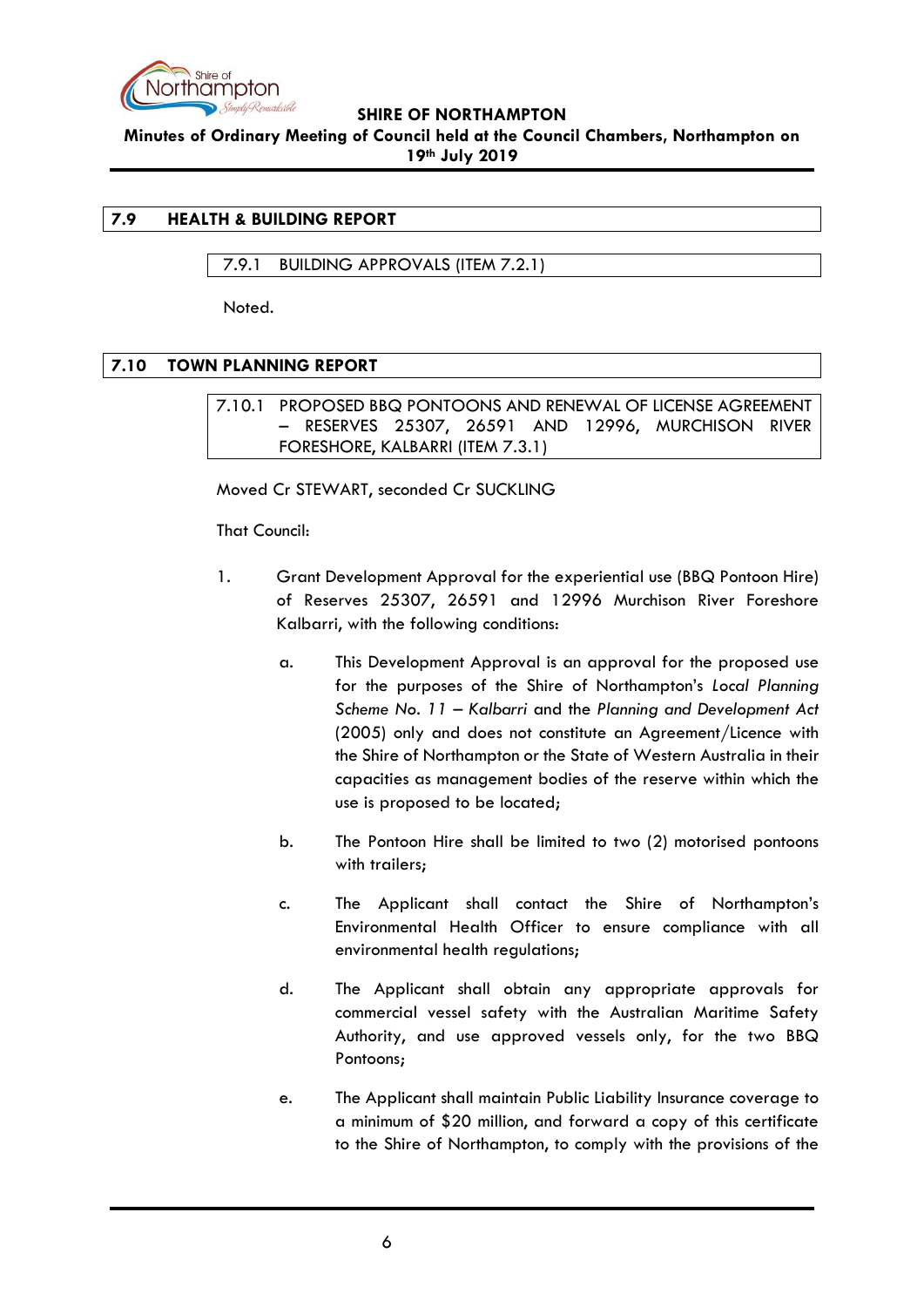

**Minutes of Ordinary Meeting of Council held at the Council Chambers, Northampton on 19th July 2019**

|                     |    | Shire of Northampton's Local Planning Policy - Commercial<br><b>Recreational Tourism Activity;</b>                                                                                                                                                        |
|---------------------|----|-----------------------------------------------------------------------------------------------------------------------------------------------------------------------------------------------------------------------------------------------------------|
|                     | f. | This Development Approval is subject to:                                                                                                                                                                                                                  |
|                     |    | (i)<br>In-principle approval of the Shire in its capacity as<br>management body of the reserve within which the proposed<br>use is to be located;                                                                                                         |
|                     |    | (ii)<br>Approval of the Minister of Lands in accordance with the<br>provisions of the Land Administration Act (1997);                                                                                                                                     |
|                     |    | A License Agreement being entered into by the Applicant<br>(iii)<br>and the Shire in accordance with Council's Local Planning<br>Policy - Commercial Recreational Tourism Activity;                                                                       |
|                     | g. | This Development Approval shall remain valid whilst the License<br>Agreement referred to above remains current and valid, and on<br>the expiration or in the termination of such Licence Agreement, this<br>Development Approval shall cease to be valid; |
| 2.                  |    | Authorise delegation to the Chief Executive Officer and Planning Officer<br>for preparation and execution of the Licence Agreement as per the<br>above, with any disputes to be referred back to Council for final<br>determination; and                  |
| 3.                  |    | Refer the License Agreement to the Department of Planning, Lands and<br>Heritage for Ministerial consent.                                                                                                                                                 |
| <b>Advice Notes</b> |    |                                                                                                                                                                                                                                                           |
| 1.                  |    | The Applicant is advised that it is not the responsibility of the local<br>government to ensure that all correct approvals are in place and that all<br>conditions contained within said approvals are upheld during the operations<br>of the business.   |

2. If an applicant is aggrieved by this determination there is a right (pursuant *to the Planning and Development Act 2005) to have the decision reviewed by the State Administrative Tribunal. Such application must be made within 28 days from the date of this notice.*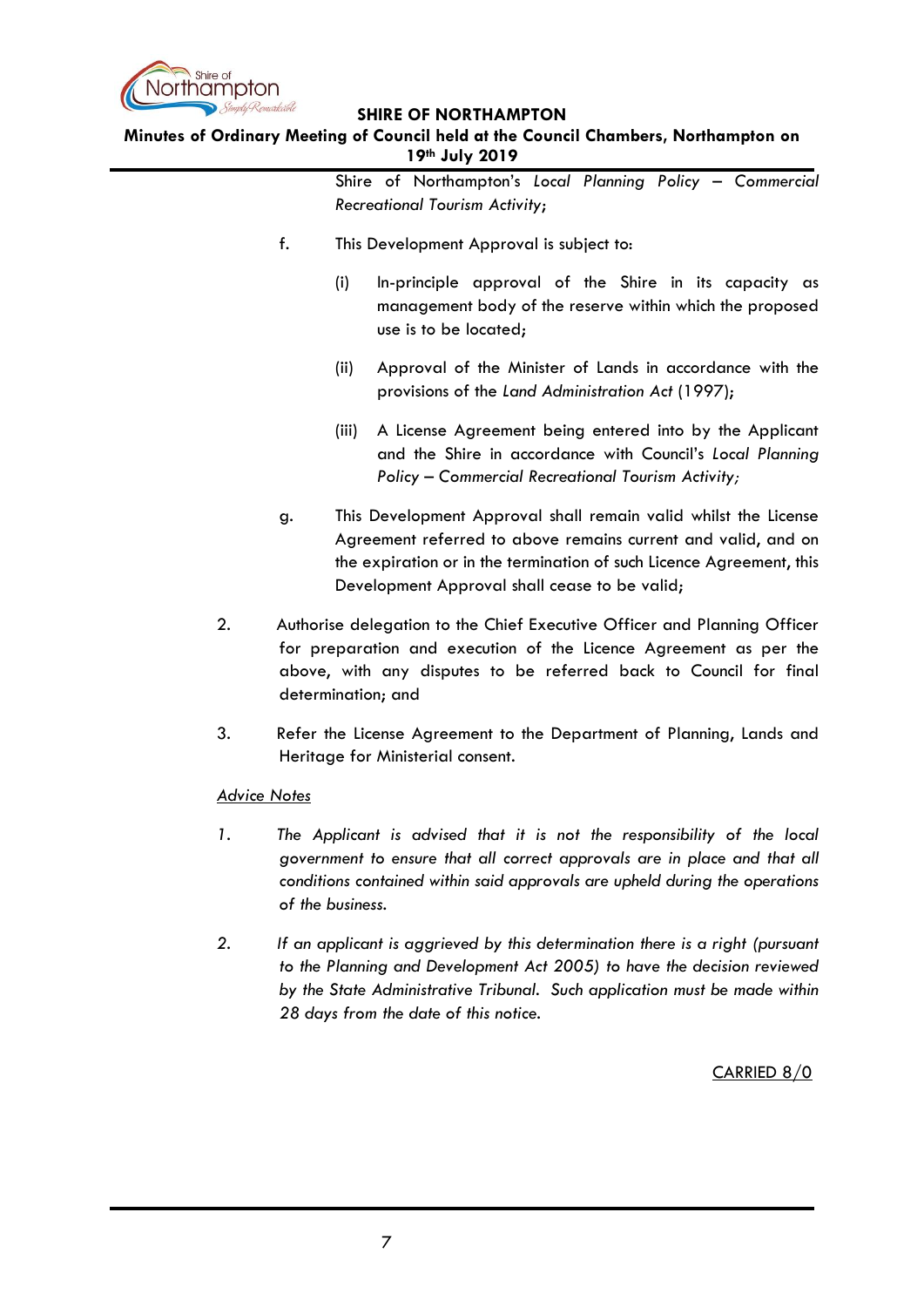

## <span id="page-7-0"></span>**Minutes of Ordinary Meeting of Council held at the Council Chambers, Northampton on 19th July 2019**

7.10.2 PROPOSED SIGNAGE – LOT 28 (NO. 7) FOURTH AVENUE, NORTHAMPTON (ITEM 7.3.2)

## Moved Cr SIMKIN, seconded Cr PIKE

- 1. That Council refuse to grant development approval for the existing pylon sign located upon Lot 28 (No. 7) Fourth Avenue, Northampton for the following reasons:
	- a) The location of the pylon sign located upon a Residential landholding is not considered to comply with the objectives of the Residential zone;
	- b) The location of the pylon sign is considered to be remote from the place of business and may detrimentally affect the amenity of the residential locale;
	- c) The existing Caltex service station business already exceeds the number of allowable signs under the Local Planning Policy provisions, being a maximum of two freestanding signs and two service station signs, that are to be located wholly within the service station business lot/s.
- 2. That the Applicant be advised to remove the pylon sign located upon Lot 28 (No. 7) Fourth Avenue, Northampton, so as to avoid contravention of the Shire of Northampton's Local Planning Scheme No. 10 and the initiation of compliance processes, which may include fines and/or removal orders.
- 3. That the Applicant be advised the following in relation to signage on (or in close proximity to) Lots 132 and 133 Hampton Road, Northampton:
	- a. The Applicant shall remove two of the existing four freestanding (non-fixed) signs;
	- b. The Applicant is allowed to retain two (2) freestanding signs subject to the following requirements being met:
		- i) the signs shall each not exceed  $1m^2$  in area;
		- ii) the signs must be removed at the close of business each day;
		- iii) the signs being secured to the ground whilst on display so as not to create a potential traffic hazard; and
		- iv) the signs being removed from the Hampton Road road reserve and being wholly contained within Lots 132/133 Hampton Road, Northampton at all times.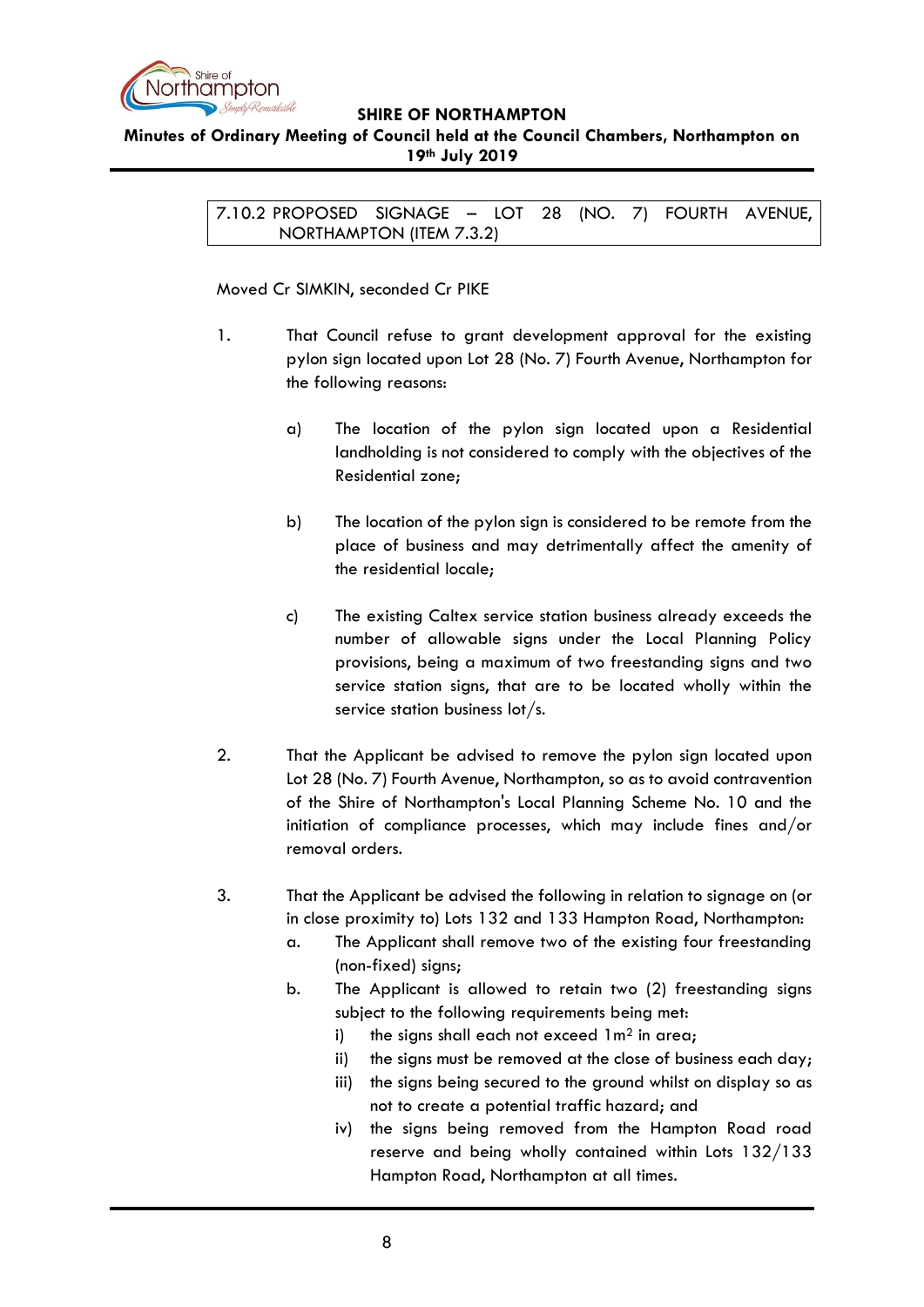

**Minutes of Ordinary Meeting of Council held at the Council Chambers, Northampton on 19th July 2019**

> c. Should the Applicant fail to adhere to the above, the Applicant will be in contravention of the Shire of Northampton's Local Planning Scheme No. 10 and the initiation of compliance processes, which may include fines and/or removal orders, will be commenced.

# Advice Note

1. If an applicant or owner is aggrieved by this determination there is a right of review by the State Administrative Tribunal in accordance with the Planning and Development Act 2005 Part 14. An application must be made within 28 days of determination.

# CARRIED 8/0

# <span id="page-8-0"></span>7.10.3 LOCAL PLANNING POLICY REVIEW – COMMERCIAL RECREATIONAL TOURISM ACTIVITY LPP (ITEM 7.3.3)

Cr Hay declared a financial interest in Item 7.3.3, as he operates a tour listed within the Policy being determined and therefore may incur a financial loss or gain from the decision of Council, and departed the meeting at 1.38pm.

Moved Cr SUCKLING, seconded Cr PIKE

That Council:

- 1. Considers the amendment to the Local Planning Policy to be a minor amendment; and
- 2. Adopts the amended Local Planning Policy Commercial Recreational Tourism Activity as presented but with the following amendment:

That information pertaining to Pink Lake and Lucky Bay Sightseeing tours is to be retained within Attachment 1, as negotiations are continuing between the tour operator and DPLH.

CARRIED 7/0

Cr Hay returned to the meeting at 1.40pm.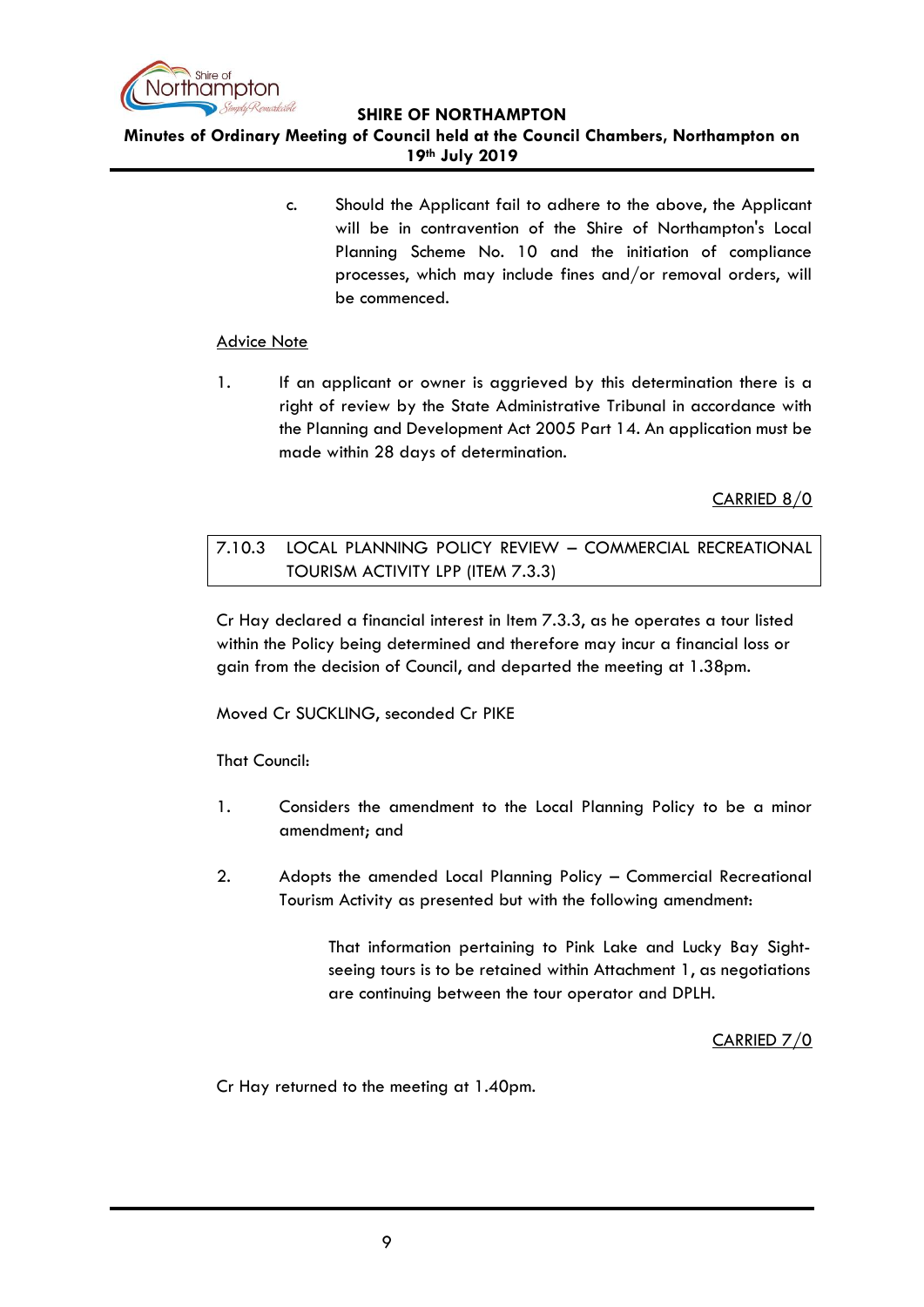

<span id="page-9-0"></span>**Minutes of Ordinary Meeting of Council held at the Council Chambers, Northampton on 19th July 2019**

> 7.10.4 PROPOSED AMENDMENT TO DEVELOPMENT APPROVAL CONDITION – CARAVAN AND CHALET PARK – LOT 101 GLANCE STREET, HORROCKS (ITEM 7.3.4)

> Cr Suckling declared a proximity interest in Item 7.3.4 as she owns property that is located adjacent to the subject land, therefore may incur a financial loss or gain from the decision of Council, and departed the meeting at 1.41pm.

Moved Cr CARSON, seconded Cr SIMKIN

That Council:

- 1. Consider the modification of Condition No. 27 of DA 2019-010 as being a minor amendment to the development pursuant to Schedule 2, Part 9, cl. 77(3) of the *Planning and Development (Local Planning Schemes) Regulations* 2015;
- 2. Modify Condition No. 27 of D/A 2019-010 to read:

The approval of the 'Caravan Park and Camping Grounds' component is subject to the approval of a Scheme Amendment to Local Planning Scheme No. 10 to permit the 'Caravan Park' use within the 'Town Centre' zone. Should a Scheme Amendment for this purpose not be supported by the Western Australian Planning Commission, the local government will require a new development application to be lodged that addresses any new development or uses of the site.

3. Include an additional Advice Note to D/A 2019-010 to read:

In regard to Condition No. 27 above, the local government supports the commencement of internal road works and other such works that will facilitate the development of the chalet components ahead of the Scheme Amendment. This is on the basis that the 'Town Centre' zone includes the use class of 'Chalet' as a 'D' use and that it is considered to meet the objectives of the 'Town Centre' zone.

CARRIED 7/0

Cr Suckling returned to the meeting at 1.45pm.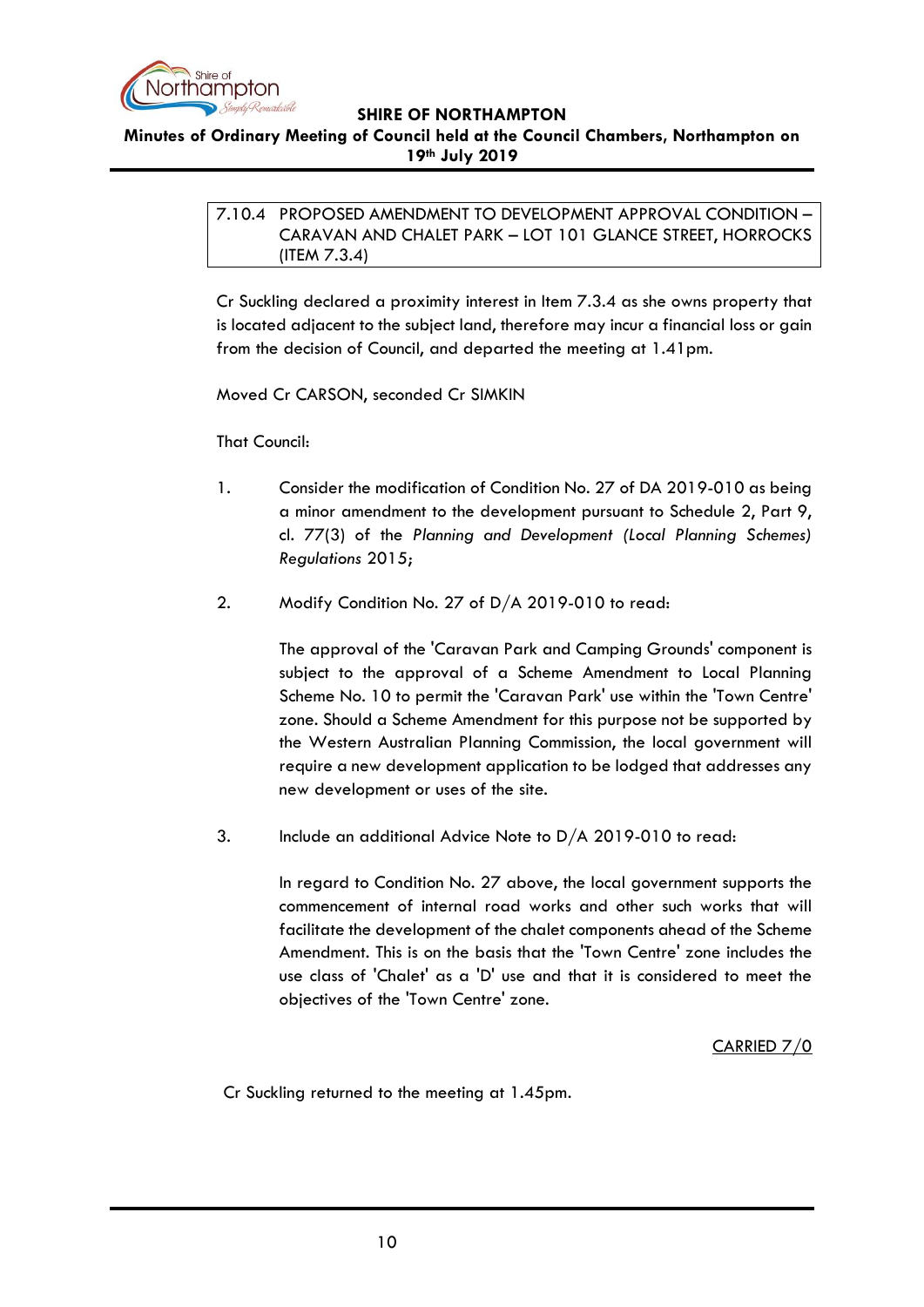

<span id="page-10-0"></span>**Minutes of Ordinary Meeting of Council held at the Council Chambers, Northampton on 19th July 2019**

> 7.10.5 TOWN PLANNING SCHEME NO. 10 – SCHEME CONVERSION (ITEM 7.3.5)

Moved Cr HAY, seconded Cr SUCKLING

That Minute 6.9.1 of the Ordinary Meeting of Council on 21 June 2019 be amended to read as per the following wording:

That Council:

- 1. Pursuant to Section 75 of the Planning and Development Act 2005, amend Shire of Northampton Planning Scheme No. 10 by:
- 1.1 Amending the Preamble and Scheme Details pages as follows:
- Replace the first paragraph with 'This Local Planning Scheme of the Shire of Northampton consists of this Scheme Text, the deemed provisions (set out in the *Planning and Development (Local Planning Schemes) Regulations 2015)*, the supplemental provisions contained in Schedule A and the Scheme Maps. The Scheme should be read in conjunction with the Local Planning Strategy for the Shire.'
- Replace the words 'Scheme Text' with 'deemed provisions' in the second paragraph.
- Delete the word 'Text' in the third paragraph.
- Delete the words 'District Zoning Scheme' on the 'Scheme Details' page.
- 1.2 Amending Part 1 in accordance with Part 1 of the model provisions and inserting 'the supplemental provisions contained in Schedule A' in clause 7(1).
- 1.3 Deleting the following in their entirety:
- Parts 2, 7, 8, 9, 10 and 11.
- Schedules 1, 3, 6, 7, 8, 9, 10, 13, 15, 16 and 17.
- Clauses 1.7, 3.4, 3.5, 4.7.2.2, 4.7.3, 5.7, 5.10.1, 5.13.7 and 5.13.8.
- 1.4 Amending Part 3 in accordance with Part 2 of the model provisions, including inserting the model objectives for the following reserves: environmental conservation; public open space; public purposes; government services; medical services; emergency services; infrastructure services; education; heritage; cemetery; and primary distributor road.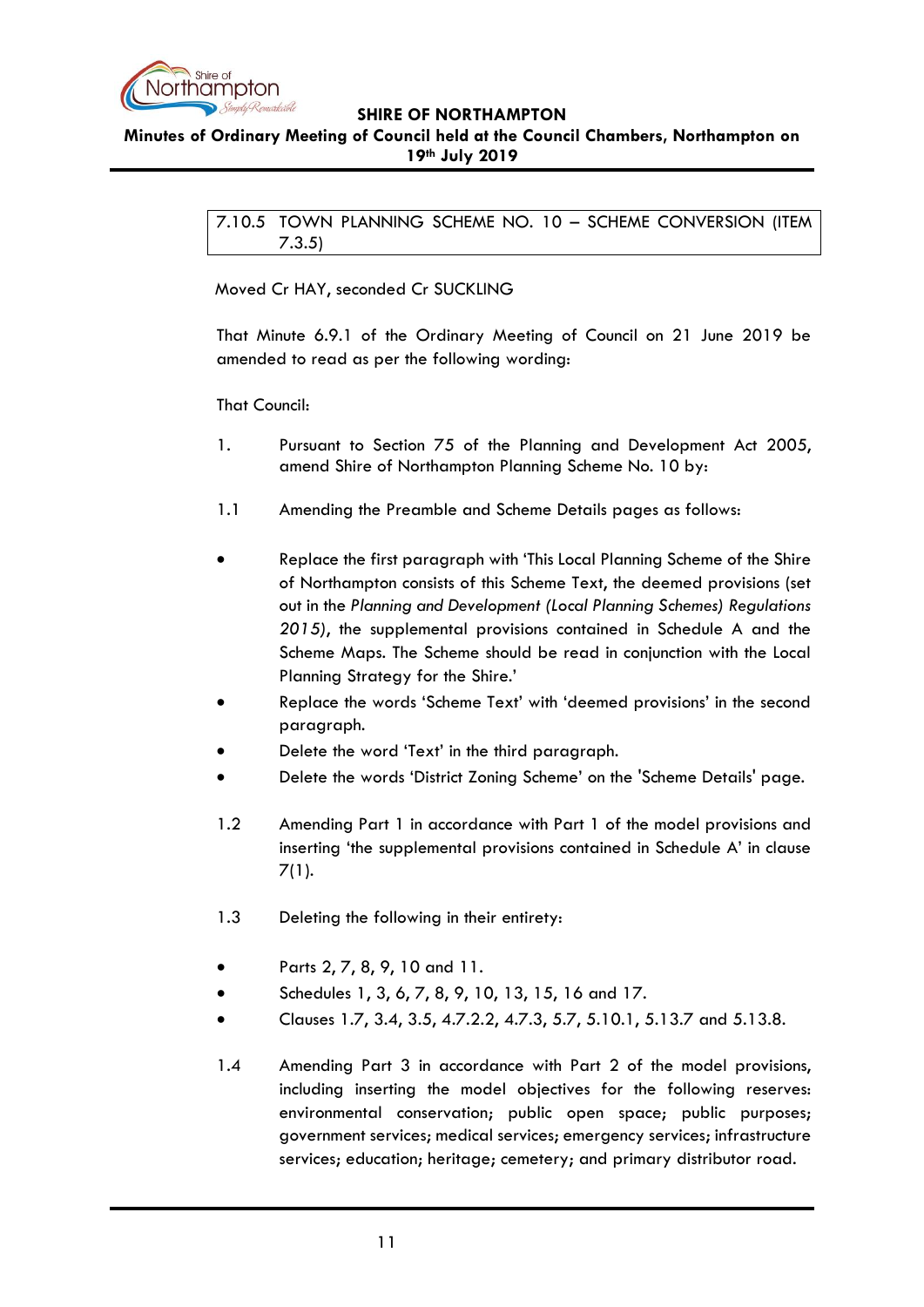

**Minutes of Ordinary Meeting of Council held at the Council Chambers, Northampton on 19th July 2019**

1.5 Amending Part 4 in accordance with Part 3 of the model provisions. 1.6 Amending the zones throughout the Scheme Text and on the Scheme Maps as follows: Town Centre Zone to Centre Zone Industry Zone to General Industry Zone General Rural Zone to Rural Zone Development Zone to Urban Development Zone 1.7 Deleting the Rural Smallholdings Zone and Bushland Protection Zone and all references to these zones throughout the Scheme Text and Scheme Maps including development requirements specific to those zones 1.8 Modifying the Zoning Table to update the following land use class names and permissibility: Agroforestry to Tree farm Guesthouse to Holiday accommodation Industry - General to Industry Industry - Mining to Mining operations Holiday Home to Holiday house Restaurant to Restaurant/cafe Retirement Village to Residential Care Complex Rural pursuit to Rural pursuit/hobby farm Showroom to Bulky goods showroom Wind Farm or Wind Energy Facility to Renewable energy facility Temporary Accommodation Camp to Workforce accommodation Warehouse to Warehouse/storage Industry - Rural to Industry - Primary Production Amending the permissibility of 'Tourism Development' to 'A' in the 'Rural' and 'Caravan, Camping and Cabin' zones Amending the permissibility of 'Telecommunications Infrastructure' to 'A' in all zones 1.9 Deleting the following land use classes and their permissibility from the Zoning Table: aged and dependent persons dwellings; amusement facility; cabin; chalet; community services depot; cultural use; dry cleaning premises; eco tourist facility; equestrian centre; factory unit building; farm stay; home

business - hire; industry - hazardous; industry - noxious; lodging house;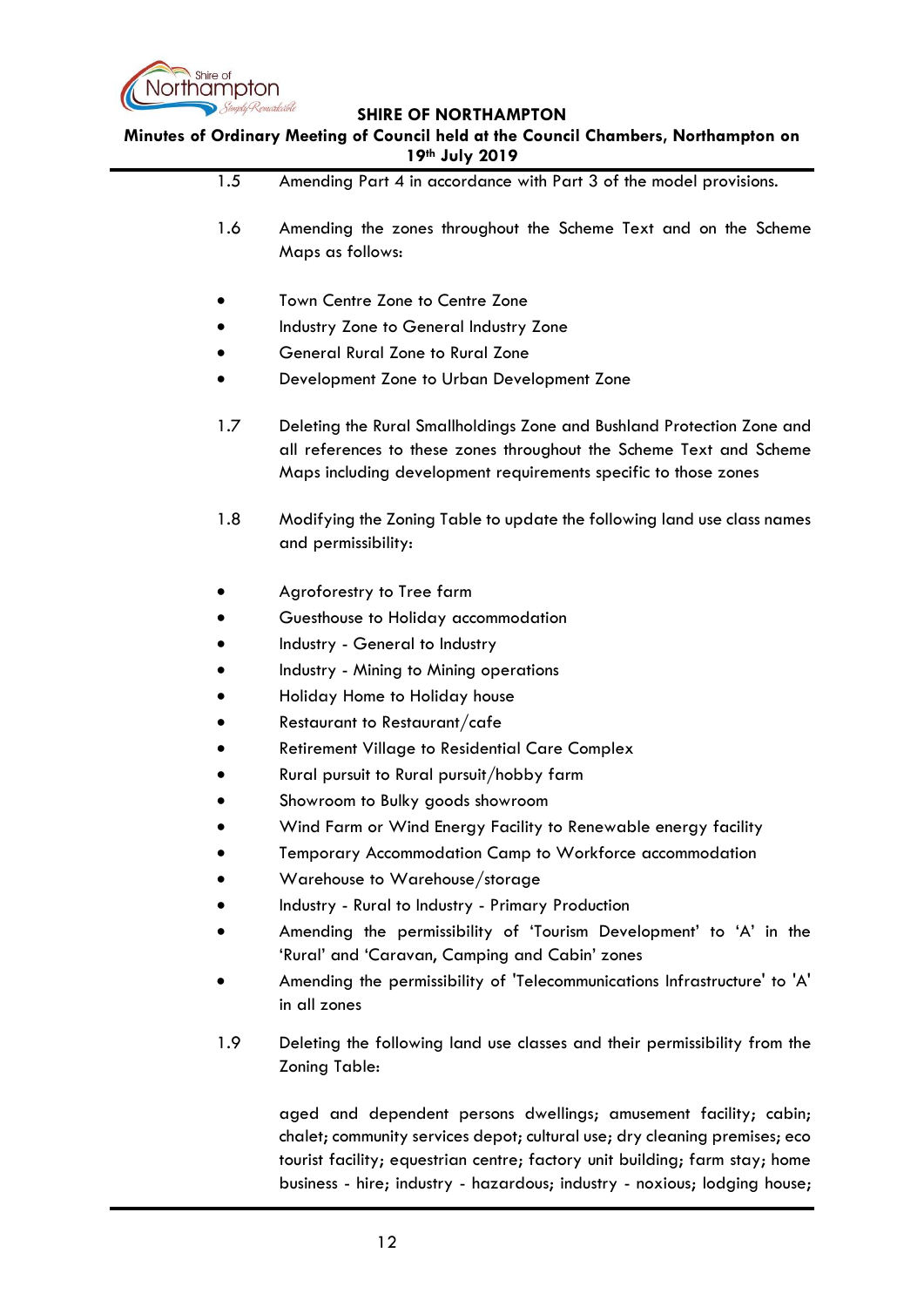

**Minutes of Ordinary Meeting of Council held at the Council Chambers, Northampton on 19th July 2019**

> nursing home; open air display; produce store; public amusement; public utility; radio and tv installation; salvage yard; single bedroom dwelling; tourist resort; veterinary hospital; wayside stall

- 1.10 Amend the permissibility of "Telecommunications Infrastructure" to an 'A' use across all zones
- 1.11 Adding the following note under model clause 18:

Note: 3. If a proposed development is identified as a 'P' use in the zoning table, but the proposed development does not comply with all of the development standards and requirements of this Scheme then it is to be treated as a 'D' use.

- 1.12 Amending Part 5 in accordance with Part 4 of the model provisions, including:
- retaining clauses 4.7 and 5.8 to 5.13 under 'General Development Standards and Requirements'.
- inserting State Planning Policy 2.5 Rural Planning under the list of other State Planning Policies to be read as part of Scheme
- inserting the word 'is' between the words 'road' and 'provided' in clause 5.9.3(a).
- shifting the provisions under clause 5.10.3 to clause 5.13.5 and inserting the additional clause:-

Tourism development in the Rural Zone:-

- shall be designed, constructed, operated and of a scale so as not to destroy the natural resources and qualities; and

- should utilise sustainable power, have a low energy demand through incorporation of passive solar design, provide for water consumption, ecologically sensitive waste processing and disposal with no pollutant product

inserting the following under clause 5.11.5:

Note: Development approval is not required for exempted classes of advertisement listed in Schedule 2.

 modifying the table of carparking requirements to update the following land use class names:

Agroforestry to Tree farm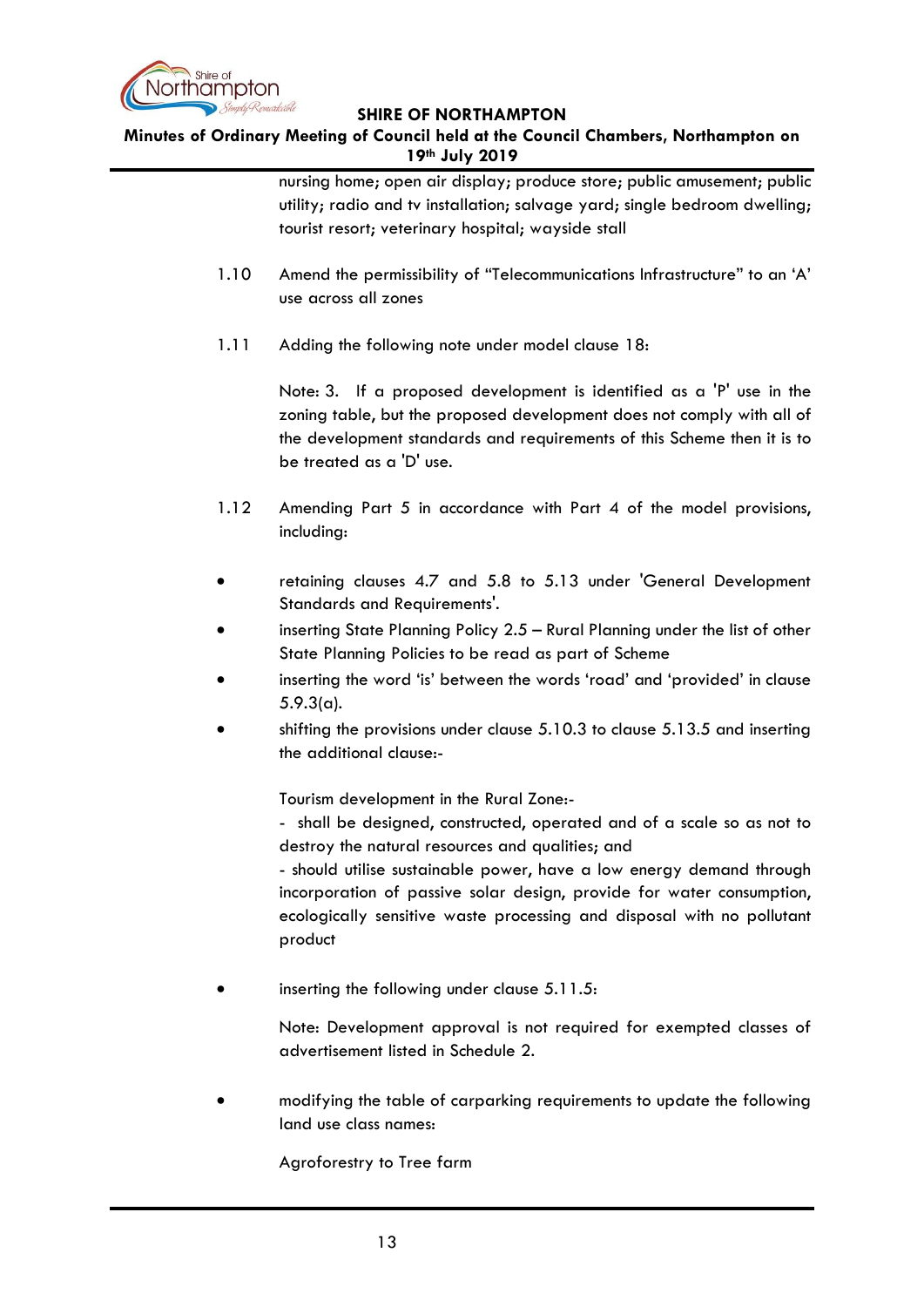

## **Minutes of Ordinary Meeting of Council held at the Council Chambers, Northampton on 19th July 2019**

Guesthouse to Holiday accommodation Industry - General to Industry Industry - Rural to Industry – Rural/Industry - Primary Production Industry - Mining to Mining operations Holiday Home to Holiday house / Holiday accommodation Restaurant to Restaurant/café Retirement Village to Residential care complex Rural pursuit to Rural pursuit/hobby farm Showroom to Bulky goods showroom Wind Farm or Wind Energy Facility to Renewable energy facility Temporary Accommodation Camp to Workforce accommodation Warehouse to Warehouse/storage

 deleting the following land use classes from the table of carparking requirements:

> aged and dependent persons dwellings; amusement facility; bank, building society, post office; cabin, chalet, community services; cultural use; dry cleaning premises; eco tourist facility; equestrian centre; factory unit building; farm stay; guesthouse; home business - hire; industry hazardous; industry - noxious; lodging house; open air display; public amusement; public utility; radio and tv installation; single bedroom dwelling; tourist resort; veterinary hospital.

- deleting all notes under the table of carparking requirements and deleting the words 'excludes bank, building society, post office' in the Table.
- converting clauses 5.13.1.1 to 5.13.1.13 to Footnotes.
- deleting the sub-headings 'Residential Development', 'Mixed Use Development' and 'Plot Ratio' under clause 5.13.3.
- amending the words "all factory unit buildings" to "all factory unit industrial buildings industrial buildings or structures used for production or storage areas" under clause 5.13.4.2.2
- adding the words 'or in a provision of the Scheme that applies the R-Codes' to model clause 25(4).
- replacing the heading of model clause 32 to 'General development standards and requirements'.
- replacing the heading of model clause 33 to 'Site specific development standards and requirements'.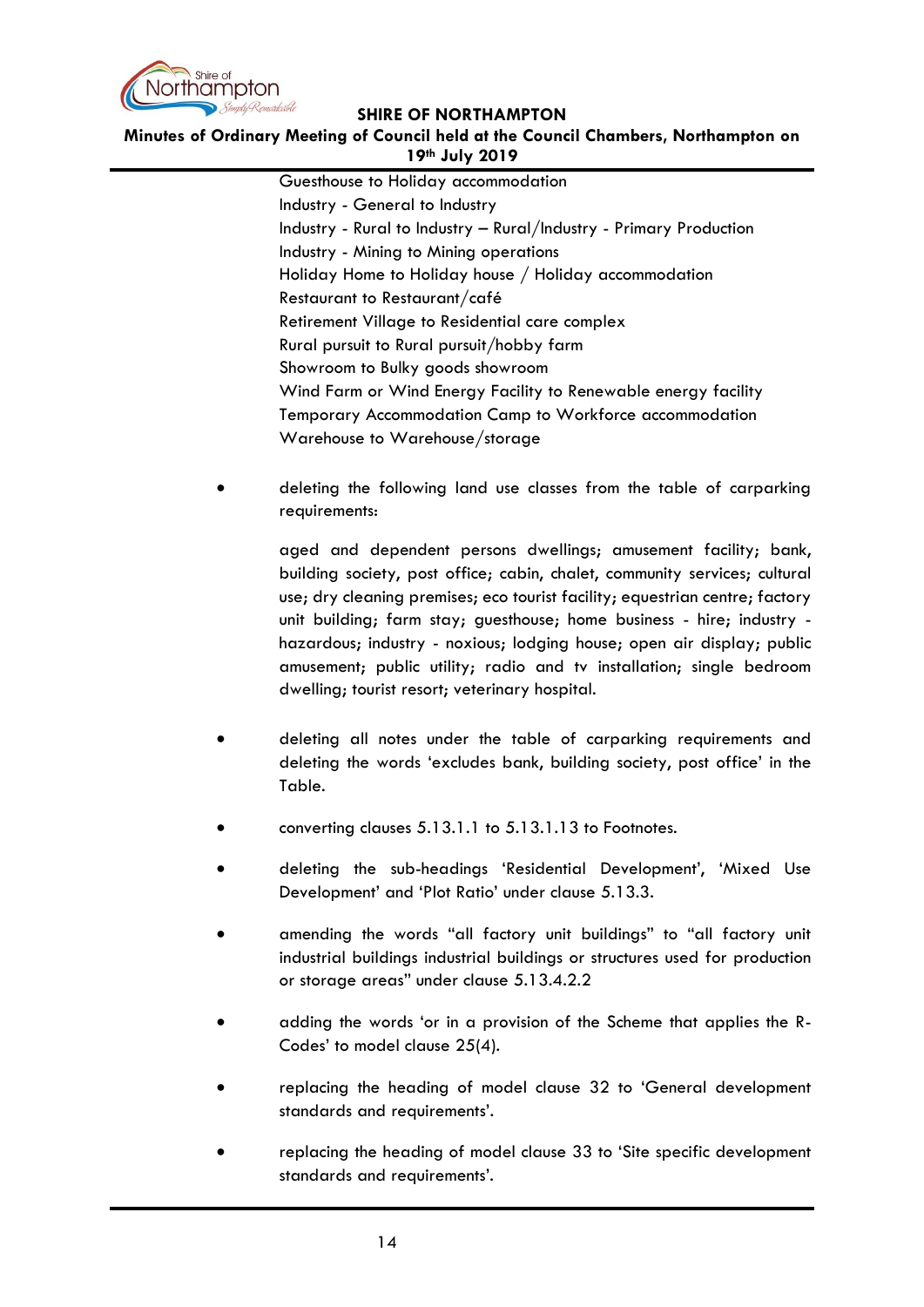

**Minutes of Ordinary Meeting of Council held at the Council Chambers, Northampton on 19th July 2019**

- adding the following to model clause 32(2): Where an inconsistency arises between the standards and requirements contained in clause 32 and clause 33, those in clause 33 prevail.
- replacing the words in model clause 34(1) to: *additional site and development requirements* means any site or development requirement contained in the Scheme.
- adding the following to model clause 34(2): except for development in respect of which the R-Codes apply or variations to land use permissibility contained in the zoning table.
- 1.13 Amending Part 6 in accordance with Part 5 of the model provisions, including:
- adding the following to clause 6.1:
	- (3) The provisions contained in a Special Control Area apply in addition to the provisions that apply to the underlying zone.
- amending 6.3.3.1(a) to:The local planning strategy and the purpose and intent of the Moresby Range Landscape Protection SCA.
- deleting the following from Clause 6.3.3.1(b): The local government may consider supporting subdivision applications where i) the subdivision proposed for land within the Rural Smallholdings zone is consistent with the Local Planning Strategy and the purpose and intent of and the Moresby Range Landscape Protection SCA.
- 1.14 Deleting the following terms and replacing them with the corresponding term throughout the Scheme Text:
- planning approval with development approval
- council replaced with local government
- Local Government Authority with local government
- Council of a municipality with local government
- Development Plan with Structure Plan or local development plan (as applicable)
- Department of Mines and Petroleum with Department responsible for mining and industry regulation
- Department of Water with Department responsible for water and environmental regulation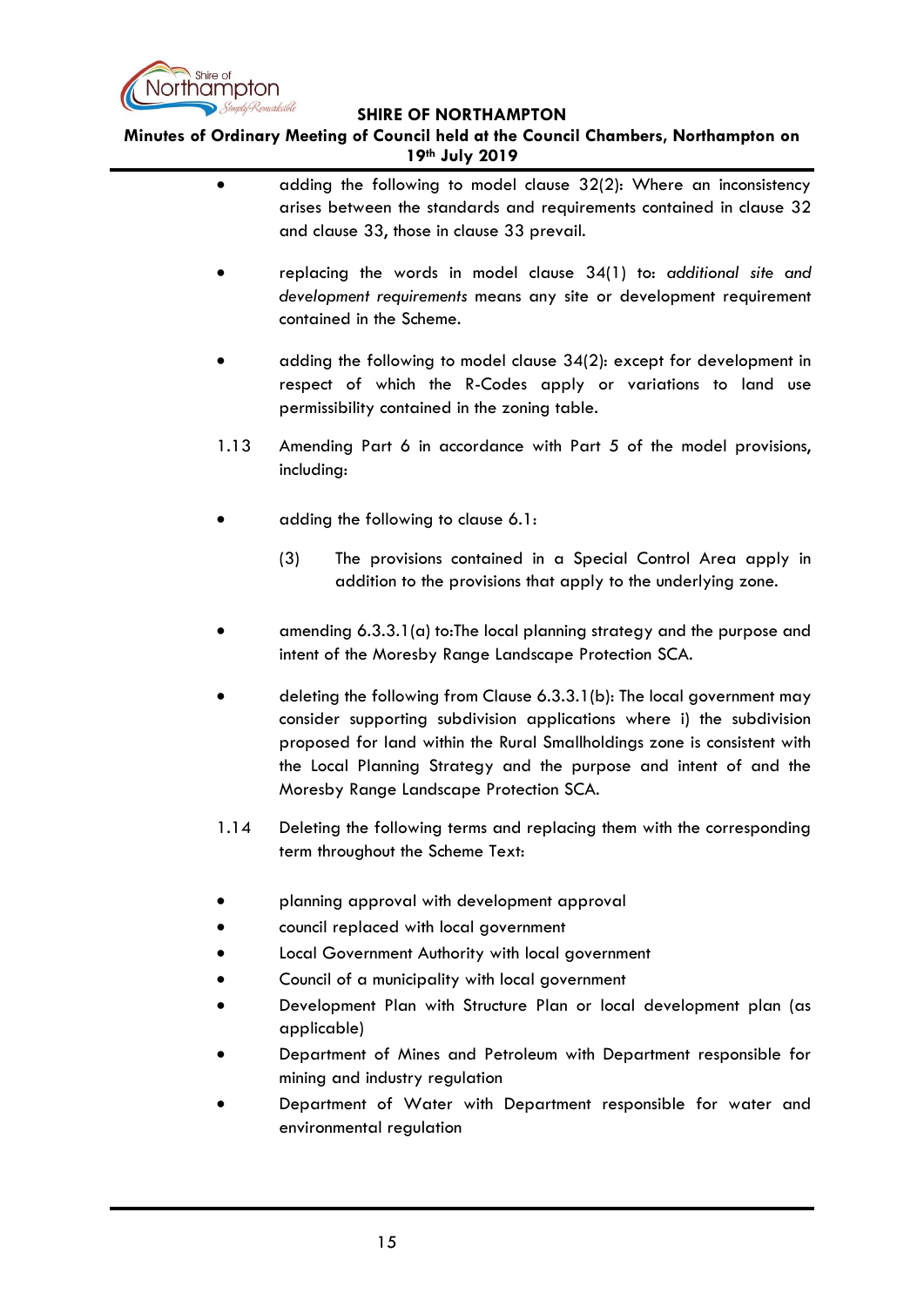

**Minutes of Ordinary Meeting of Council held at the Council Chambers, Northampton on 19th July 2019**

> 1.15 Amending the following clauses by removing the cross reference to the clause deleted and replacing them as follows: Clause 5.7 with Part 4 of the deemed provisions Clause 8.2(f) with Clause 61(1)(o) of the deemed provisions Clause 9.2(d) with Clause 63 of the deemed provisions 1.16 Amending Schedule 1 in accordance with Division 1 and 2 of the model provisions, including: refining the following definitions as follows: animal husbandry - intensive: means premises used for keeping, rearing or fattening of alpacas, beef, and dairy cattle, goats, pigs, poultry (for either egg or meat production), rabbits (for either meat or fur production), sheep and other livestock in feedlots, sheds or rotational pens; but excludes agriculture extensive. bulky goods showroom - update definition by replacing the word 'or' between subclause (a) and (b) to 'and'. hospital - means premises used as a hospital as defined in the *Hospitals and Health Services Act 1927* section 2(1) but excludes a nursing home. residential care complex - means premises used (a) primarily as a residential complex that provides a range of accommodation, from independent living to low and high care accommodation; and (b) for any associated support services for meals, recreation, wellness, rehabilitation, medial, nursing, cleaning and respite care for the occupants and authorised visitors. renewable energy facility - means premises used to generate energy

from a renewable energy source and includes any building or other structure used in, or in connection with, the generation of energy by a renewable resource. It does not include solar panels or a wind turbine located on a lot with a single house where the energy produced only supplies that house or private rural use or anemometers.

roadhouse - means premises that has direct access to a State road other than a freeway and which provides the services or facilities provided by a freeway service centre and may provide any of the following facilities or services-

(a) a full range of automotive repair services;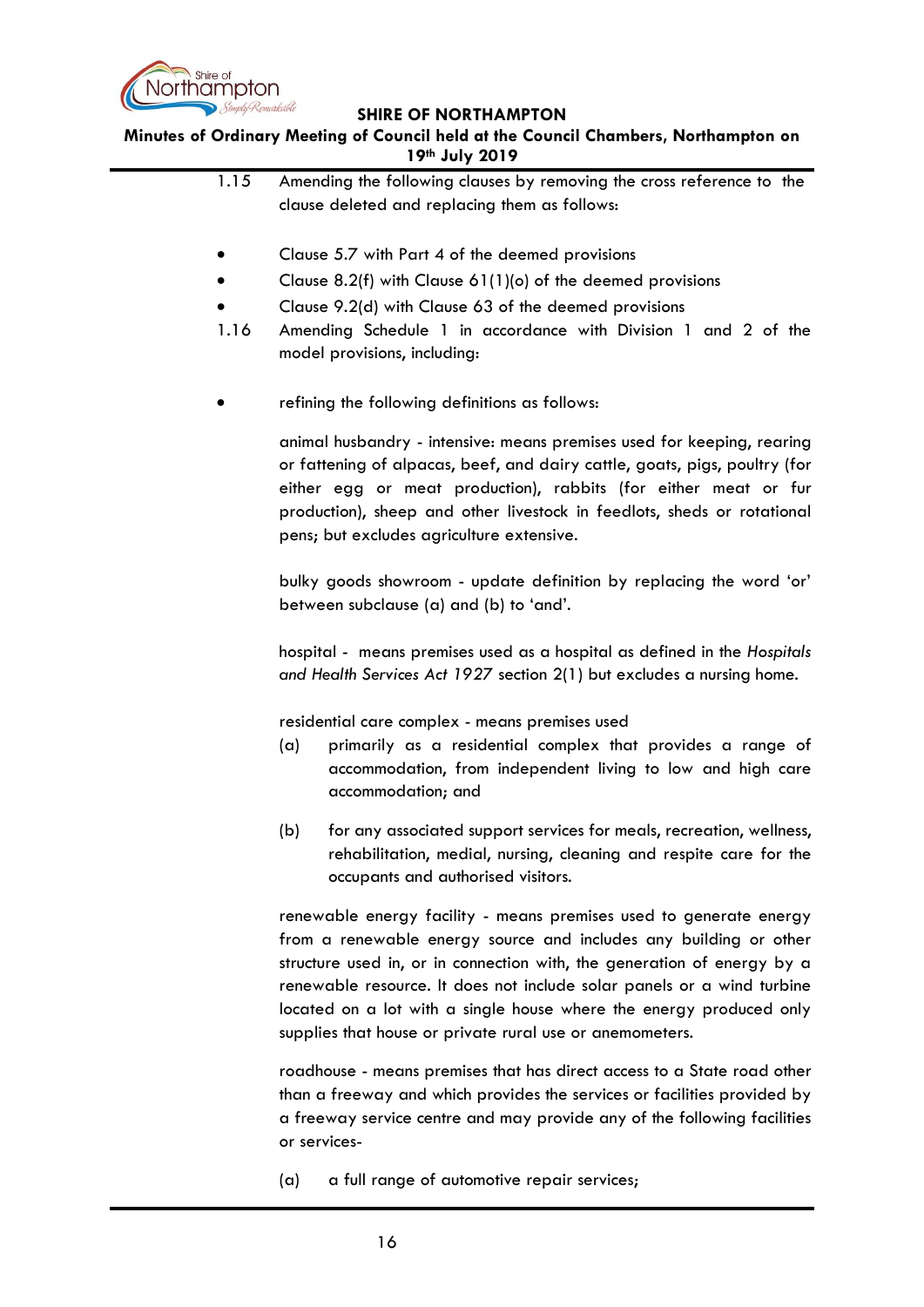

**Minutes of Ordinary Meeting of Council held at the Council Chambers, Northampton on 19th July 2019**

- (b) wrecking, panel beating and spray painting services;
- (c) transport depot facilities;
- (d) short-term accommodation for guests;
- (e) facilities for being a muster point in response to accidents, natural disasters and other emergencies; and
- (f) dump points for the disposal of black and/grey water from recreational vehicles.

service station - means premises used for-

- (a) the retail sale of petroleum products, motor vehicle accessories and goods of an incidental or convenience retail nature; and/or
- (b) the carrying out of greasing, tyre repairs and minor mechanical repairs to motor vehicles;
- deleting the following definitions:

advertisement; ancillary use; amenity; caravan; cultural heritage significance; environmental harm; façade; gross leasable area; local government; local planning strategy; place; premises; residential design codes; substantially commenced; zone.

- moving the definitions for repurposed dwelling and second hand dwelling from general definitions to land use definitions.
- moving the definitions for cabin and chalet from land use definitions to general definitions.
- including the following definitions from the model provisions:

building height; short-term accommodation; wall height

- 1.17 Amending Schedule 5 by deleting the words 'theatre' and replacing Warehouse with warehouse/storage.
- 1.18 Amending Schedule 14 by deleting the words 'under Part 7 of the Scheme'.
- 1.19 Amending the title of Schedule A and inserting the following provisions: Schedule A - Supplemental Provisions Clause 61(1):
	- (m) the demolition of any building or structure except where the building or structure is: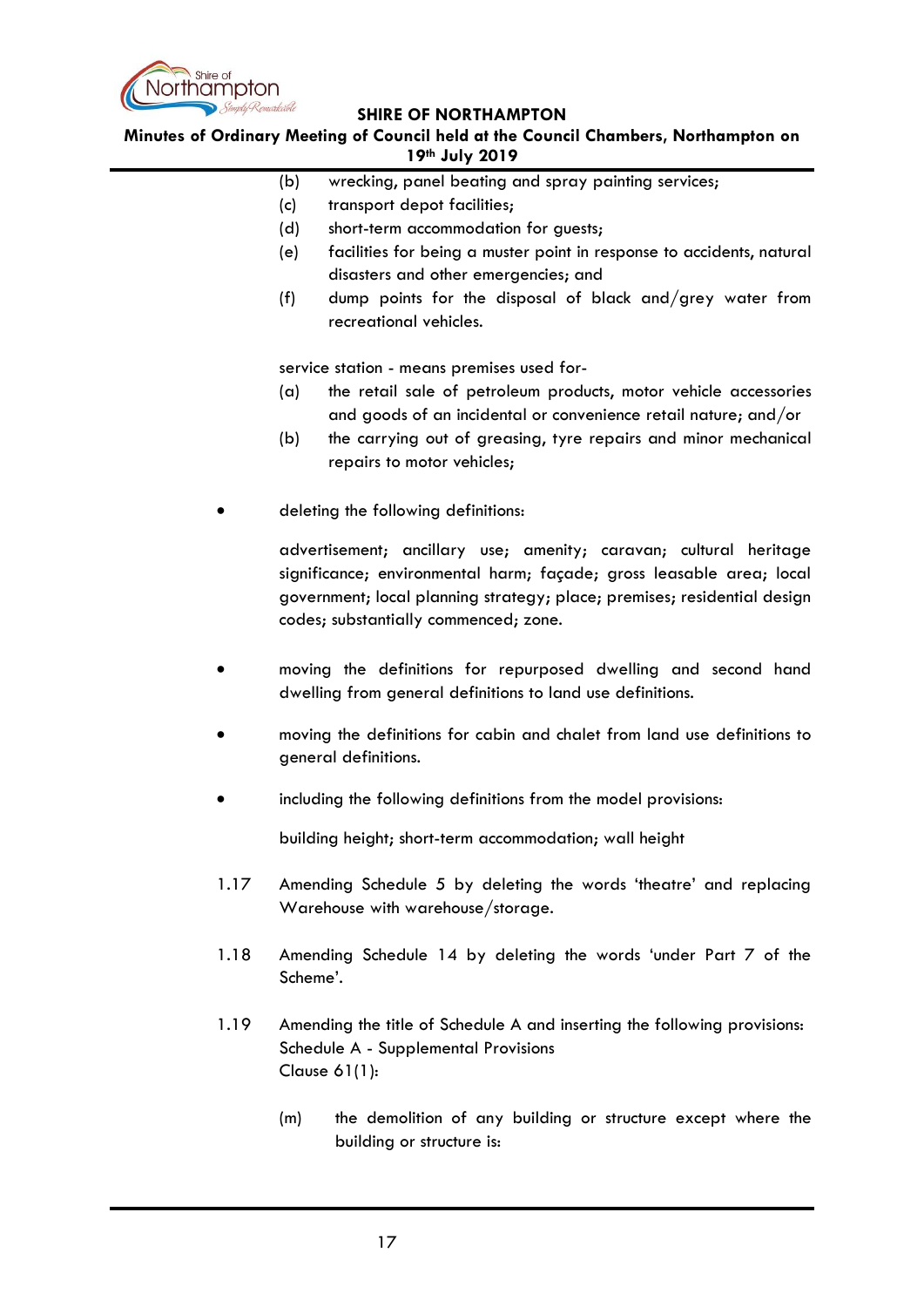

**Minutes of Ordinary Meeting of Council held at the Council Chambers, Northampton on 19th July 2019**

|      | located in a place that is entered in the Register of<br>(i)                                       |
|------|----------------------------------------------------------------------------------------------------|
|      | Heritage Places under the Heritage of Western Australia                                            |
|      | Act 1990; or                                                                                       |
|      | (ii)<br>the subject of an order under Part 6 of the Heritage of<br>W estern Australia Act 1990; or |
|      | included on the Heritage List under Part 7 of the deemed<br>(iii)                                  |
|      | provisions; or                                                                                     |
|      | located in a heritage area designated under this Scheme.<br>(iv)                                   |
|      | (n)<br>any of the exempted classes of advertisements listed in Schedule                            |
|      | 3 except in respect of a place included in the Heritage List or in                                 |
|      | a heritage area or within the Town Centre Conservation Special                                     |
|      | Control Area.                                                                                      |
| 1.20 | Renumbering the scheme provisions, tables and schedules sequentially                               |
|      | and updating any cross referencing to the new clause numbers and                                   |
|      | deemed provisions as required and updating the Table of Contents.                                  |
| 1.21 | Amending the Scheme Map legend by replacing local scheme reserves                                  |
|      | as follows:                                                                                        |
|      |                                                                                                    |
|      | National parks and conservation to Environmental conservation                                      |
|      | Parks and recreation to Public open space                                                          |
|      | Public Purposes: Ambulance, Fire Station and Council Depot to<br>Infrastructure services           |
|      | Public Purposes: Cemetery to Cemetery                                                              |
|      | Public Purposes: Church to Public purposes                                                         |
|      | Public Purposes: Council offices to Government services                                            |
|      | Public Purposes: Dune Preservation to Environmental conservation                                   |
|      | Public Purposes: Fire Station to Emergency services                                                |
|      | Public Purposes: Freight Depot Station to Public purposes                                          |
|      | Public Purposes: Government Requirements to Government services                                    |
|      | Public Purposes: Grain handling facility to Public purposes                                        |
|      | Public Purposes: Gwalia cemetery to Cemetery                                                       |
|      | Public Purposes: High school to Education                                                          |
|      | Public Purposes: Historical purposes to Heritage                                                   |
|      | <b>Public Purposes: Hospital to Medical Services</b>                                               |
|      | Public Purposes: Police to Emergency Services                                                      |
|      | <b>Public Purposes: Primary School to Education</b>                                                |
|      | Public Purposes: Public Toilet to Public Purposes                                                  |
|      | Public Purposes: Railway Station to Heritage                                                       |
|      |                                                                                                    |
|      |                                                                                                    |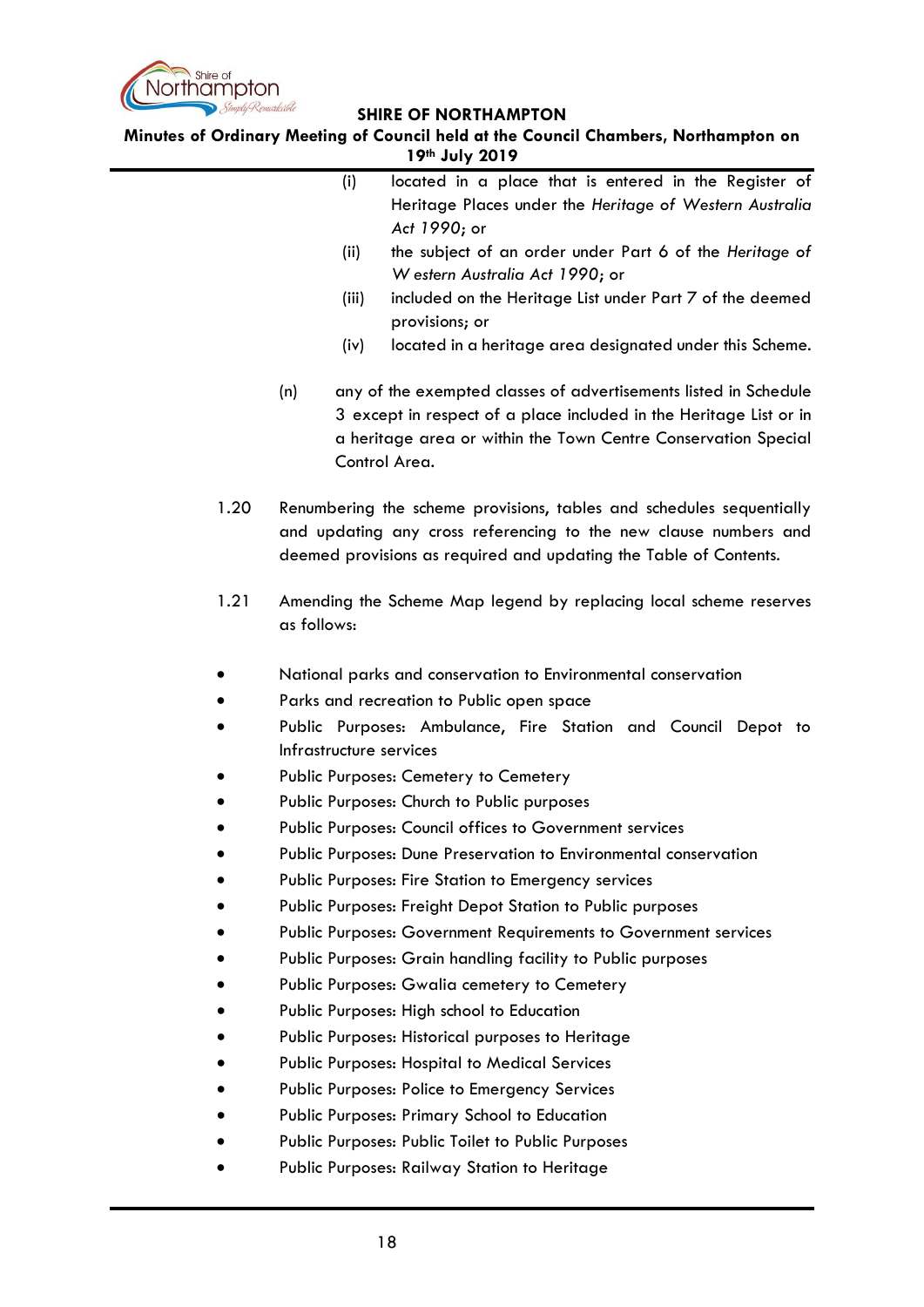

**Minutes of Ordinary Meeting of Council held at the Council Chambers, Northampton on 19th July 2019**

- Public Purposes: Rubbish Disposal to Infrastructure Services
- Public Purposes: Water supply, sewerage and drainage to Infrastructure services
- Major road to Primary Distributor Road
- 2. resolves, pursuant to the Regulation 35(2) of the *Planning and Development (Local Planning Schemes) Regulations* 2015 (the Regulations), that Amendment 6 is a basic amendment in accordance with r.34(c) of the Regulations as it proposes to amend the Scheme text to delete provisions that have been superseded by the deemed provisions in Schedule 2 of the Regulations;
- 3. authorise Council officers to prepare the scheme amendment documentation.
- 4. authorise the affixing of the common seal to and endorse the signing of the amendment documentation.
- 5. pursuant to Section 81 of the *Planning and Development Act* 2005, refers Amendment 6 to the Environmental Protection Authority;
- 6. pursuant to r.58 of the Regulations, provides Amendment *6* to the Western Australian Planning Commission.

CARRIED 8/0

# <span id="page-18-0"></span>7.10.6 SUMMARY OF PLANNING INFORMATION ITEMS (ITEM 7.3.6)

Noted.

<span id="page-18-1"></span>7.10.7 PROPOSED BOUNDARY FENCING – R-CODE VARIATIONS – LOT 36 (NO. 12) CASTAWAY STREET, KALBARRI

Moved Cr HAY, seconded Cr PIKE

That Council:

1. Determines not to support the Applicant's request for a solid side boundary fence up to the front property boundary line for the following reasons: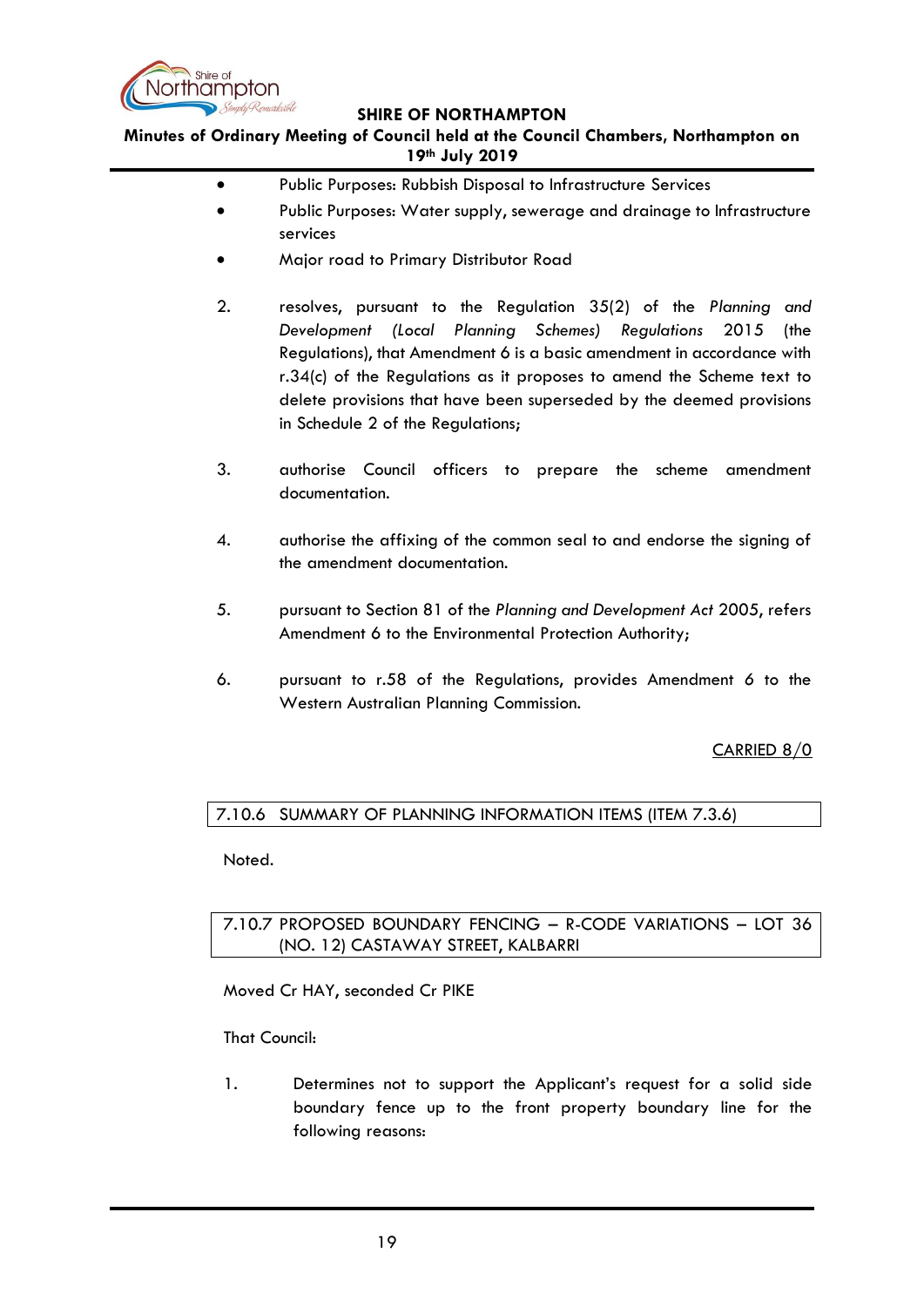

**Minutes of Ordinary Meeting of Council held at the Council Chambers, Northampton on 19th July 2019**

- a) the proposal does not meet the Deemed-to-Comply provisions, nor sufficiently addresses the Design Principles, of State Planning Policy 7.3 – Residential Design Codes, in relation to Section 5.2.4 - Street walls and fences; b) the proposal does not meet the requirements of the Shire's Local Planning Policy - Street Walls & Front Fences in Kalbarri Residential Areas (2018), in relation to the Brownes Farm R5 Residential Area. 2. Determines to support the application for a boundary fence upon Lot 36 (No. 12) Castaway Street, Kalbarri, subject to the following conditions being met: a) Development shall be in accordance with the attached approved plan(s) dated 19 July 2019 and subject to any modifications required as a consequence of any condition(s) of this approval. The endorsed plan(s) shall not be modified or altered without the prior written approval of the local government; b) Any additions to or change of use of any part of the building or land (not the subject of this consent/approval) requires further application and development approval for that use/addition; c) The first 4.8 metres of the southern and northern boundary fences, as marked in 'RED' on the attached approved plan(s) dated 19 July 2019, shall be modified to be visually permeable above 1.2 metres so as to comply with the definition of "visually permeable" of the State Planning Policy 7.3 - Residential Design Codes (refer to Advice Note 3 for further information); d) A building permit shall be issued by the local government prior
	- e) Any soils disturbed or deposited on site shall be stabilised to the approval of the Local Government;

to the commencement of any work on the site;

f) The materials used in the construction of the fence shall be as per the schedule of materials provided to the local government. This schedule shall not be modified or altered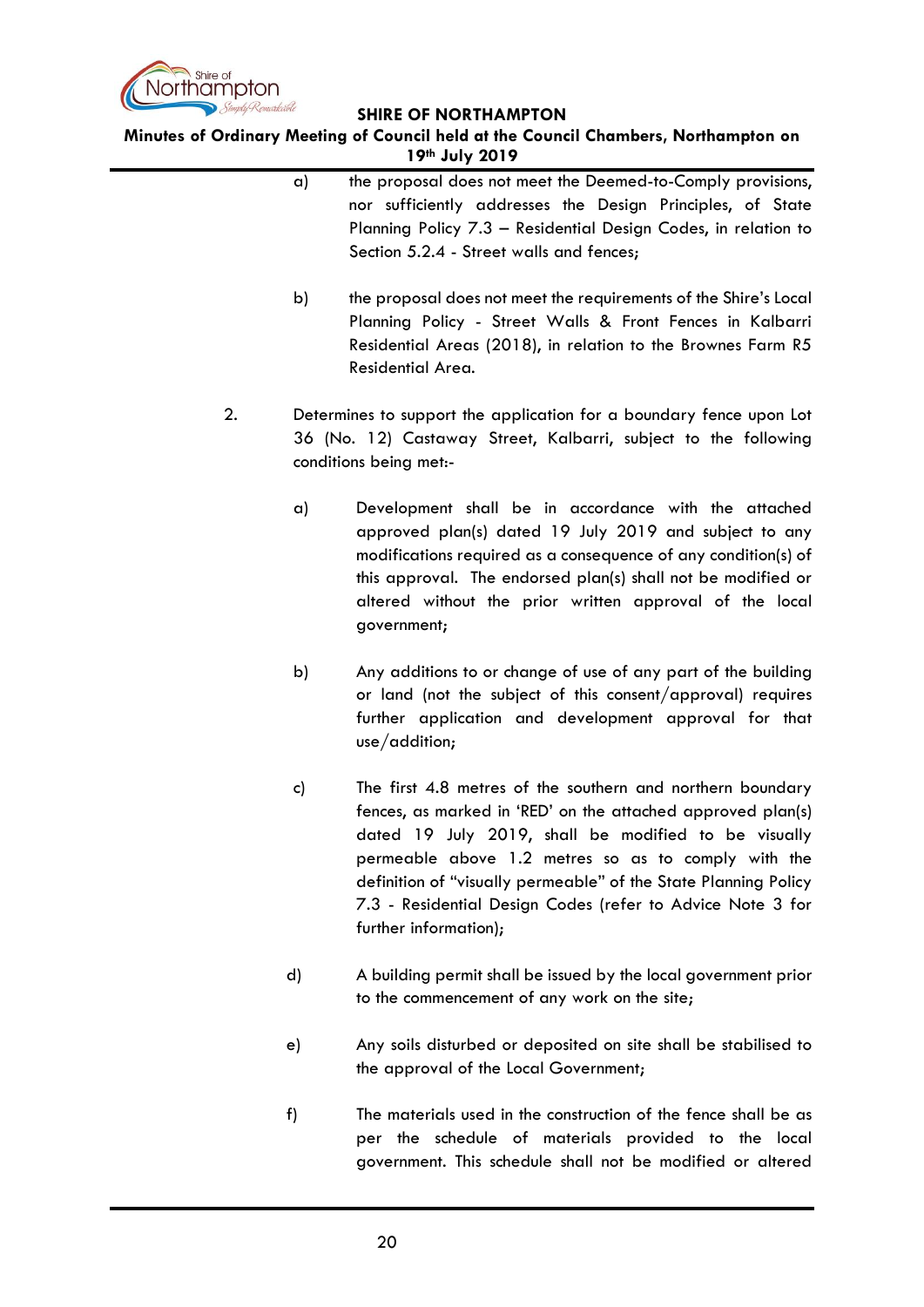

**Minutes of Ordinary Meeting of Council held at the Council Chambers, Northampton on 19th July 2019**

> without the prior written approval of the local government; and

g) The external face/s of the brick piers and other brickwork shall have a smooth surface finish with tooled joints, to the approval of the local government.

# Advice Notes:

- i. Where an approval has lapsed, no development/use shall be carried out without the further approval of the local government having first been sought and obtained.
- ii. If the development/use the subject of this approval is not substantially completed within a period of 2 years after the date of the determination the approval shall lapse and be of no further effect;
- iii. The Applicant is advised that "visually permeable" is defined with the State Planning Policy 7.3 – Residential Design Codes as meaning a vertical surface that has:
	- continuous vertical or horizontal gaps of 50mm or greater width occupying not less than one third of the total surface area;
	- continuous vertical or horizontal gaps less than 50mm in width, occupying at least one half of the total surface area in aggregate; or
	- a surface offering equal or lesser obstruction to view.
- iv. If an applicant is aggrieved by this determination there is a right (pursuant to the Planning and Development Act 2005) to have the decision reviewed by the State Administrative Tribunal. Such application must be made within 28 days from the date of this notice.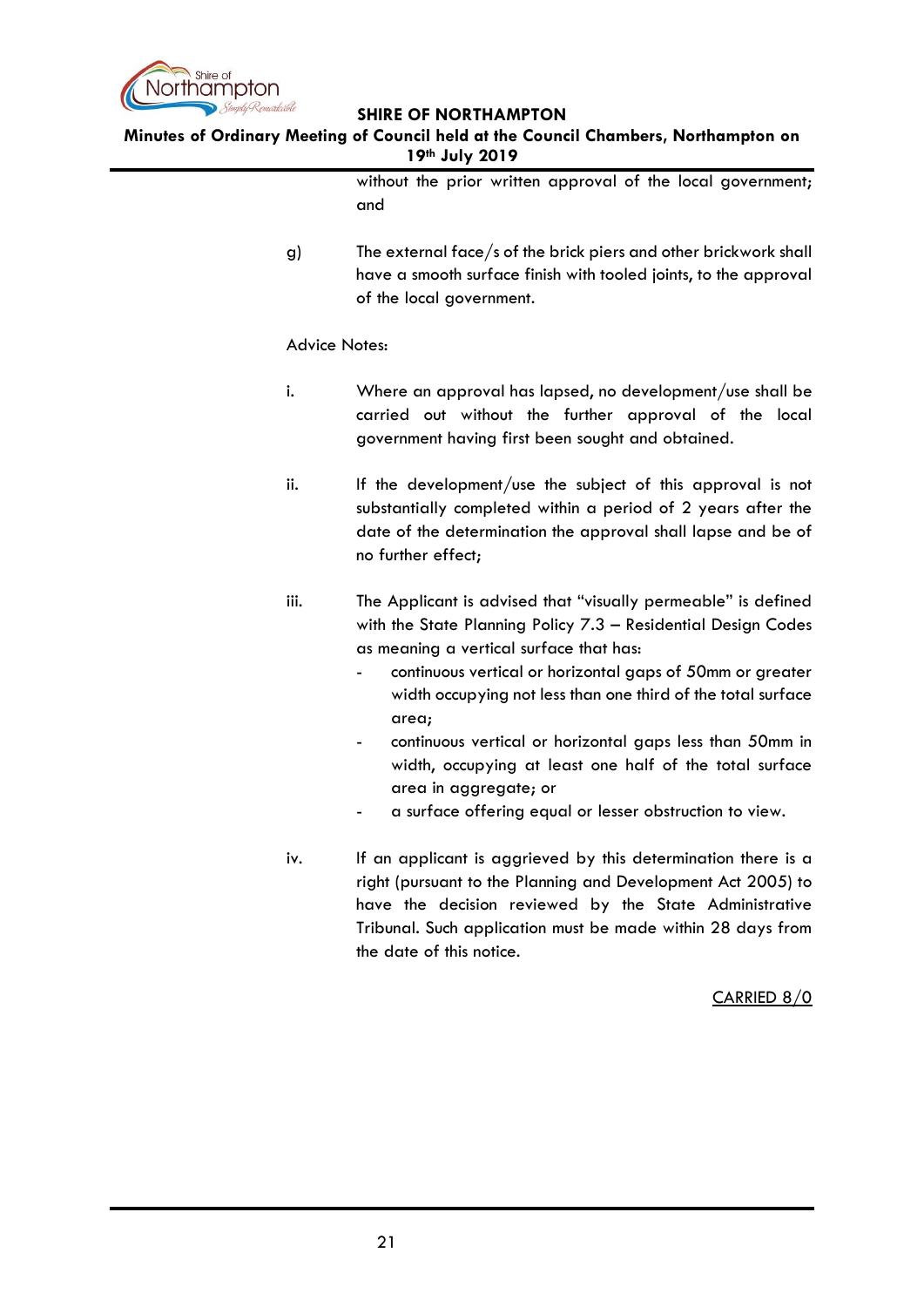

<span id="page-21-0"></span>**Minutes of Ordinary Meeting of Council held at the Council Chambers, Northampton on 19th July 2019**

> 7.10.8 SUBDIVISION APPLICATION - PROPOSED THREE (3) LOT SUBDIVISION – LOTS 995 AND 996 (NO. 29) ATKINSON CRESCENT, KALBARRI (ITEM 7.3.8)

Moved Cr SIMKIN, seconded Cr SMITH

That Council:

- 1) Advise the Western Australian Planning Commission that it defers consideration of the Subdivision Application No. 158128, for the subdivision of Lots 995 & 996 (No. 29) Atkinson Crescent, Kalbarri into three (3) lots in its current configuration;
- 2) Advise the Western Australian Planning Commission that it would be willing to consider a three (3) lot subdivision where the following information is provided and amendments to the plan are made:
	- a) Proposed Lot 2 is increased in size to include additional land area, with the inclusion of the existing access on the adjacent Lot 3; or
	- b) A shared access arrangement is made between proposed Lot 2 and 3 to include additional access/egress in favour of Lot 2; and
	- c) Additional detail is provided on the plans demonstrating how the existing uses, 'Garden Centre', 'Bulky Goods Showroom' and 'Transport Depot' on proposed Lots 1 and 2 comply with the development requirements of Local Planning Scheme No. 11 with particular reference to landscaping, car parking, vehicular movement, storage and bin areas.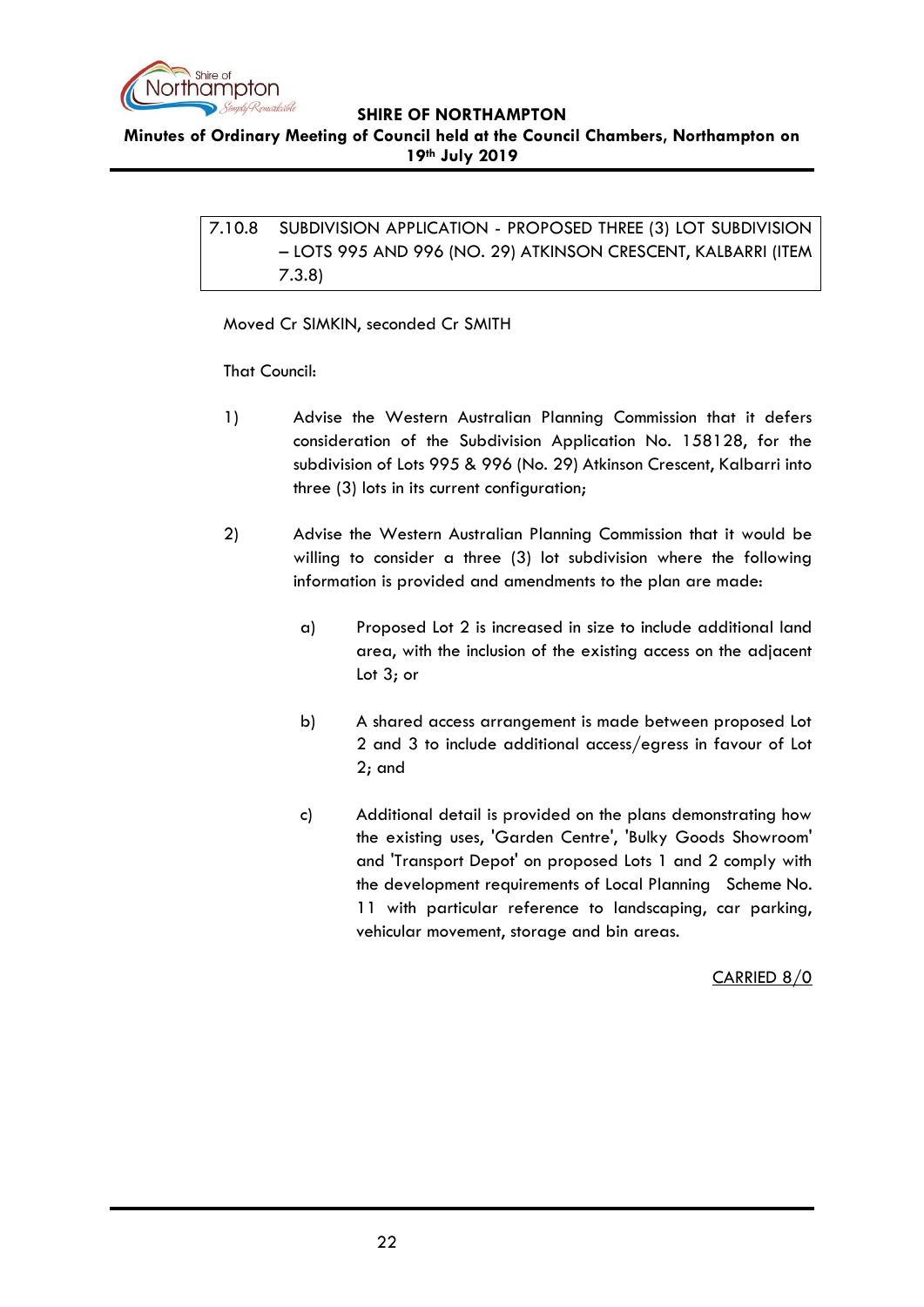

**Minutes of Ordinary Meeting of Council held at the Council Chambers, Northampton on 19th July 2019**

# <span id="page-22-1"></span><span id="page-22-0"></span>**7.11 ADMINISTRATION & CORPORATE REPORT**

7.11.1 WA LOCAL GOVERNMENT ASSOCIATION MEMBER MOTIONS FOR AGM (ITEM 7.5.1)

Moved Cr SUCKLING, seconded Cr KRAKOUER

That:

- 1. Council delegates vote the affirmative for all agenda items.
- 2. Should through discussion that an affirmative vote not be supported by the Council voting delegates, then those delegates be given delegated authority to use their discretion and vote on behalf of the Council.

CARRIED 8/0

## <span id="page-22-2"></span>7.11.2 AFL FIGURES – NORTHAMPTON (ITEM 7.5.3)

Moved Cr SIMKIN, seconded Cr PIKE

That Council defers a decision as to the location of the nine AFL figures until the Northampton Tourist Association provides a detailed design of the proposed structures and Councillors inspect areas within the Northampton townsite for the siting of the structures.

# CARRIED 8/0

#### <span id="page-22-3"></span>7.11.3 JACQUES POINT ABLUTIONS (ITEM 7.5.4)

Moved Cr SIMKIN, seconded Cr PIKE

That Council invite submitters to meet on site to inspect the area at Jacques Point on Friday 16th August 2019 at 10am to discuss the proposed ablutions.

# CARRIED 8/0

#### <span id="page-22-4"></span>7.11.4 OUTSTANDING RATES (ITEM 7.5.5)

Moved Cr HAY, seconded Cr SUCKLING

That Council discuss this item "*in-camera"* at 2.33pm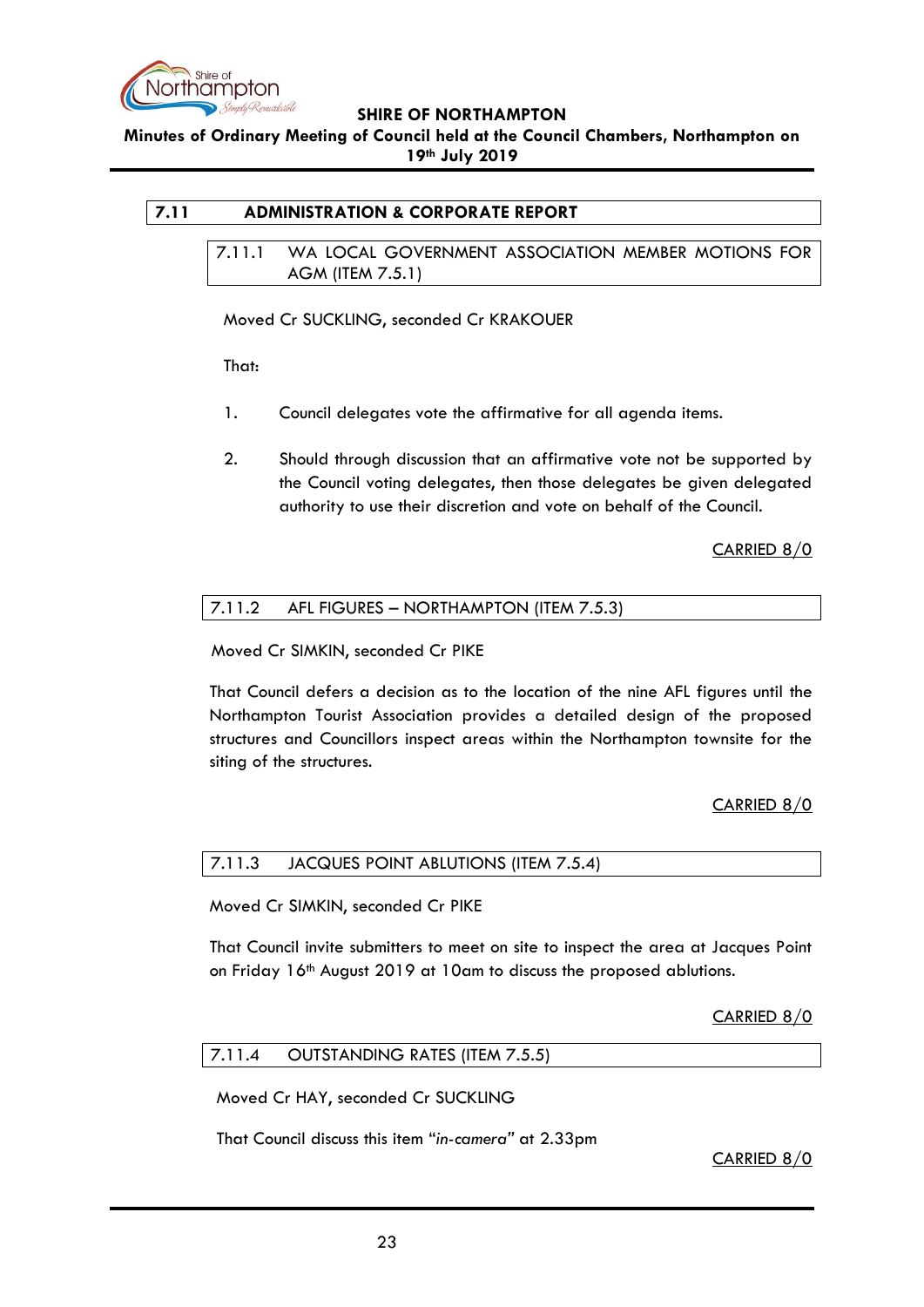

**Minutes of Ordinary Meeting of Council held at the Council Chambers, Northampton on 19th July 2019**

Moved Cr STEWART, seconded Cr SMITH

That Council continue the meeting "*out of camera"* at 2.39pm.

# CARRIED 8/0

Moved Cr SIMKIN, seconded Cr HAY

That Council commence the selling of the following lots as per Division 6 of the Local Government Act 1995 to recover outstanding rates and charges:

- 1. Lot 42 Banksia Street, Kalbarri, vacant lot Robert Milligan
- 2. Lot 984 Mainwaring Drive, Kalbarri, vacant lot Helen McVee & Adrien Hipper
- 3. Lot 191 Stephen Street, Northampton, residence Vivienne Gill

CARRIED 8/0

#### <span id="page-23-0"></span>**7.12 SHIRE PRESIDENT'S REPORT**

Since the last Council meeting Cr Simkin reported on his attendance at the following:

4/7/2019 Meeting with Darren West re Pink Lake and Northampton Bypass issues

#### <span id="page-23-2"></span><span id="page-23-1"></span>**7.13 NEW ITEMS OF BUSINESS**

#### 7.13.1 STAIR ACCESS FROM PORT GREGORY CARPARK TO BEACH

Cr Hay raised with Council that there are safety concerns regarding the access to Port Gregory beach, in particular from the carparking area to the beach access, as the stairs in that location are no longer in situ.

Moved Cr SMITH, seconded Cr STEWART

That Council refer the issue of the stair access from the carpark to the jetty and beach at Port Gregory to the Department of Transport, as owners of the land, to improve safety in that area.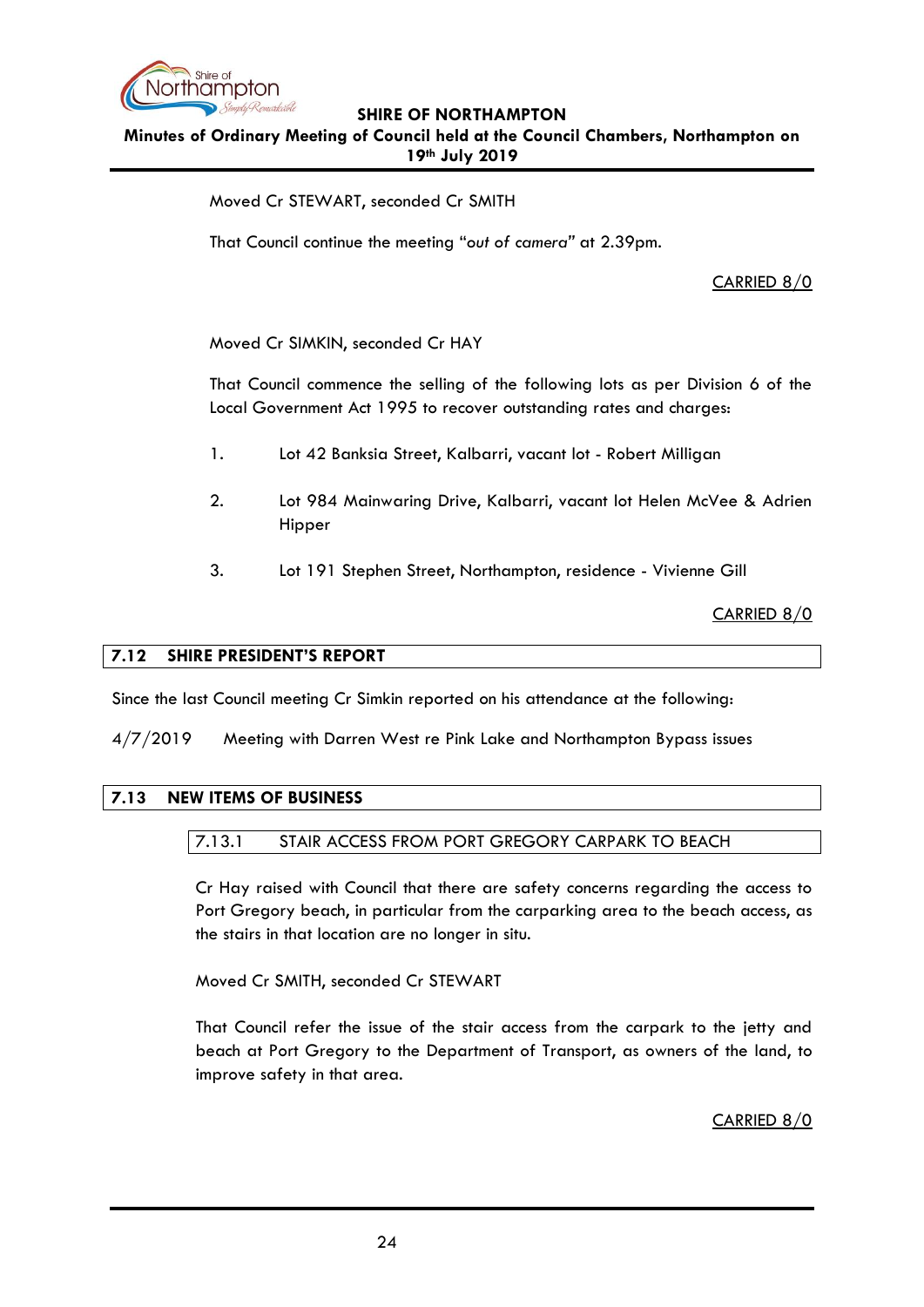

# <span id="page-24-0"></span>**Minutes of Ordinary Meeting of Council held at the Council Chambers, Northampton on 19th July 2019**

# 7.13.2 REQUEST FOR FUNDING FROM NORTHAMPTON DISTRICT HIGH **SCHOOL**

Cr Suckling declared a financial interest in the item as she is an employee of the school, and therefore may incur a financial gain or loss from the decision of Council, and departed the meeting at 2.52pm.

Cr Hay raised that the NDHS is developing an educational "farming" site at the school for the students to learn more about agriculture, and have requested that Council consider a financial contribution to the project for the provision of fruit trees.

Moved Cr CARSON, seconded Cr SMITH

That Council support the request of the Northampton District High School and contribute \$400 towards the purchase of fruit trees for their agriculture project, and this be declared authorised expenditure.

# CARRIED BY AN ABSOLUTE MAJORITY 7/0

Cr Suckling returned to the meeting at 2.55pm.

# <span id="page-24-1"></span>7.13.3 CEMETERY MEMORIAL TREE CONCEPT PLAN

Cr Suckling requested if Council would consider financing \$500 towards the preparation of a concept plan in the area of the proposed Northampton Cemetery Memorial Tree.

Moved Cr KRAKOUER, seconded Cr STEWART

That Council support the request of the Northampton Friends of the Cemetery for the preparation of a concept plan for the Northampton Cemetery's Memorial Tree and contribute \$500 for this purpose, and this be declared as authorised expenditure.

# CARRIED BY AN ABSOLUTE MAJORITY 8/0

# <span id="page-24-2"></span>**7.14 NEXT MEETING OF COUNCIL**

The next Ordinary Meeting of Council will be held on Friday 16<sup>th</sup> August 2019 commencing at 1.00pm at the Allen Centre, Kalbarri.